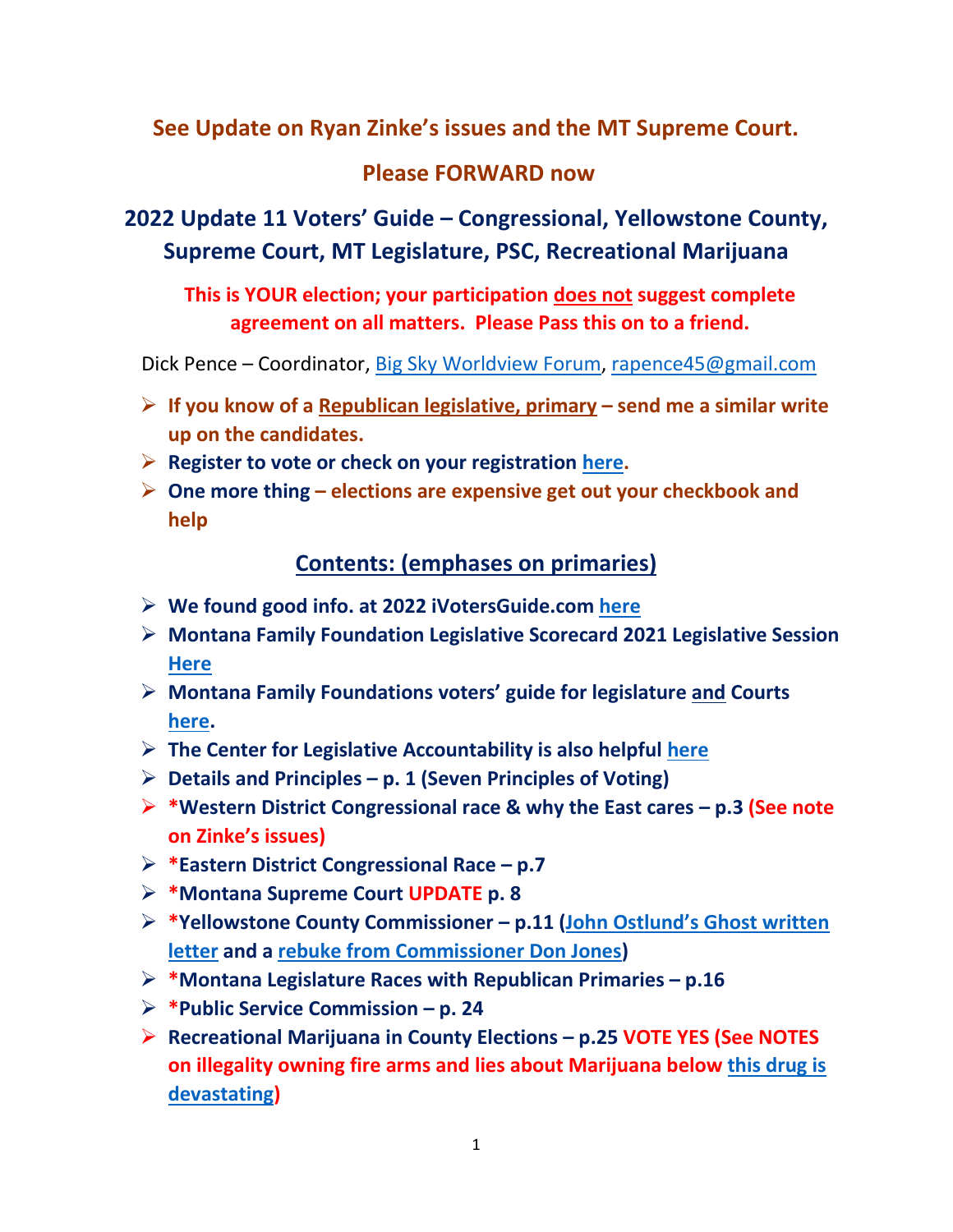## **\*(These are primary races – the General election will be addressed later)**

# **Details and Principles:**

**Design:** This document is not designed for soundbite voters. I will add as much info as I can and you can read what you want

**Stay tuned**, this guide is a work in progress. Information, candidates, and issues will be added as we proceed. I will focus first on the Western Congressional District and then on the general Billings area, but will add other information as I receive it.

### **Election Dates:**

Federal, State and County - Tuesday, June 7<sup>th</sup>.

### **My Seven Principles of Voting:**

**1 st. My bottom line** – is the candidate **primarily conservative** that will promote Christian based values? My only SINGLE ISSUE is LIFE.

2<sup>nd</sup>. Never vote for a Democrat. The Democratic party is now ruled by socialists. If the candidate is one, they are disqualified. If they are too uninformed to know what the party is, they don't belong in office. And, they will be pressured to vote in lock-step.

**3<sup>nd</sup>. Never vote based on friendships** – vote based on principles and values. Separate relational-emotional interests from principles.

**4 rd. Don't get in a hurry to vote**. Liberals love early and mail in voting. So many times, I hear *"I would never have voted for him if I had known…"* and the information came out after they voted.

**5 th. Don't rely on mailer information** you get in your mailbox. Do your homework and listen to people you trust. Case in point – Penny Ronning won in Ward 4 in 2016. Her flyers made her sound **like a Reagan conservative** and she is a Progressives activist, running for Congress.

**6 th. Be discerning, listen between the lines.** Liberals know they **can't win on Socialist values** – they are masters at sounding conservative. Messaging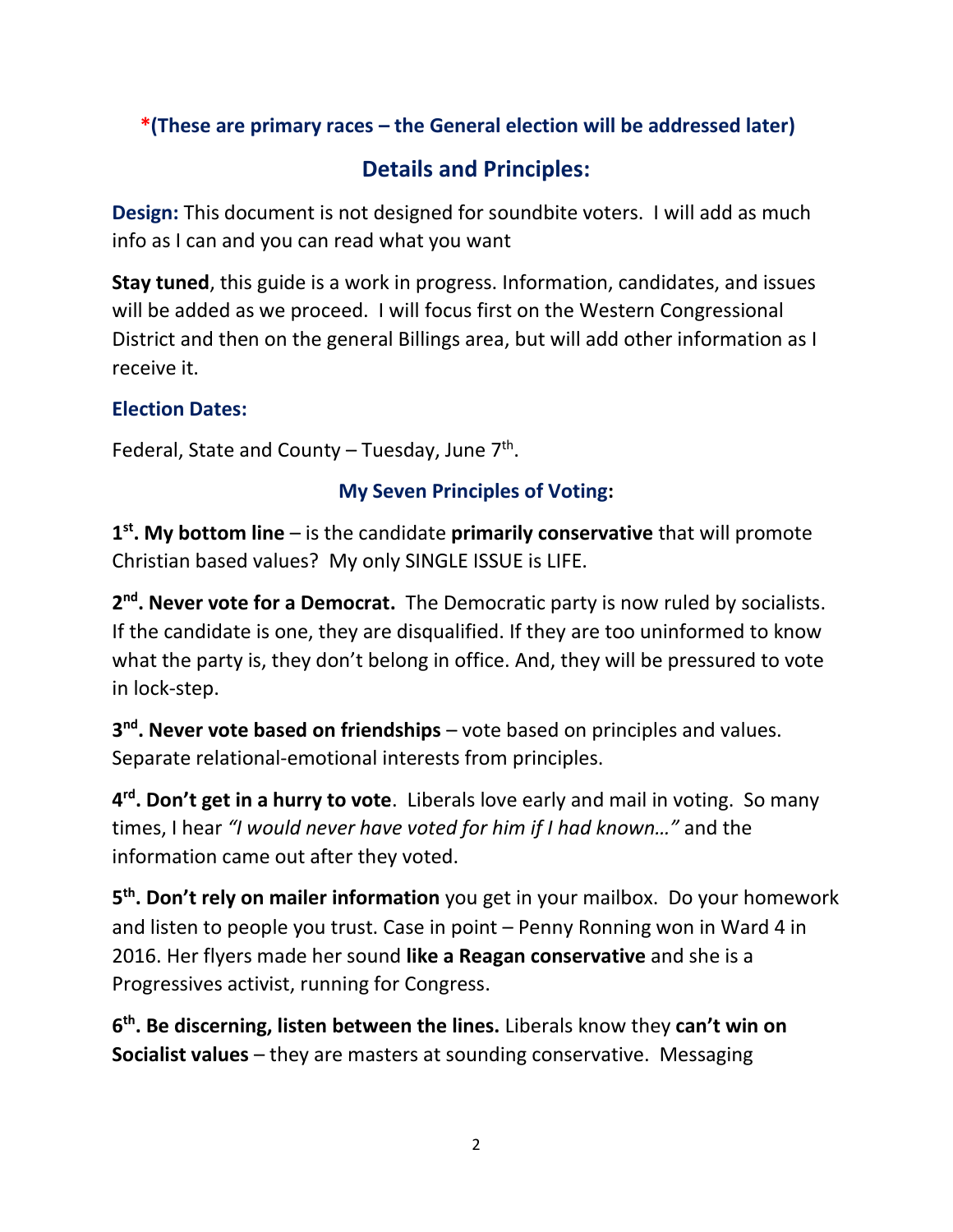conservative values in short sound bites is difficult. Don't be a sucker for emotional appeals.

**7 th.Vote Principles not Gender –** oh yes, many will vote for a woman ONLY because she is a woman. Of all the women I have known on the City Council the last three elections, only one was and is consistently conservative. Most were radically liberal.

# **Western District Congressional Race – Primary. Dr. Albert Olszewski**

# **This election is about Integrity, Character, and Judgement:**

What is the track record of these two, relative to these three measurements? What is the *"Baggage Factor"*

### **Albert's [TV ad](https://secure.winred.com/al-for-montana/donate-today-may-generic-2?utm_medium=emailit&utm_campaign=20220527_update-gen-ad&utm_source=it&utm_content=sa&amount=50) may be a bit snarky, but it is also accurate. Will we set back and allow Ryan Zinke to coast into office as if it was his intitlement?**

After a prominent fried assured me that the accusations of Ryan Zinke **being a Californian were false** and that his Congressional voting record was good (implying that it was better than when he was in the Senate in Montana) I went back to the drawing board. I found even more evidence that there is plenty of reason to question much about Mr. Zinke

**First, Zinke is no conservative**. The [Center for Legislative Accountability](http://ratings.conservative.org/about) has become to Gold Standard for rating the voting records for all legislators. In order to depict how closely a lawmaker adheres to conservative principles, the CLA selects from the full spectrum of issues relating to the economy, culture, national security and government integrity. They develop rating for the [American](http://ratings.conservative.org/people?chamber=H&level=state&limit=1000&orderBy=rating&party=R&search=Steve%20Daine&state=US&year)  [Conservative Union.](http://ratings.conservative.org/people?chamber=H&level=state&limit=1000&orderBy=rating&party=R&search=Steve%20Daine&state=US&year) Here, you will find records for a few Montanans.

- ✓ Ryan Zinke's score of a **69** is well below many Democrats. Lowest of any Montana Republican in Congress.
- ✓ Congressman Matt Rosendale's score stands at **100.**
- $\checkmark$  When Rick Hill was in congress, his life time score was 88,
- ✓ Ron Marlenee was an **88** and
- ✓ Denny Rehberg was at **88**.
- ✓ Steve Daines score in the Senate is **85.**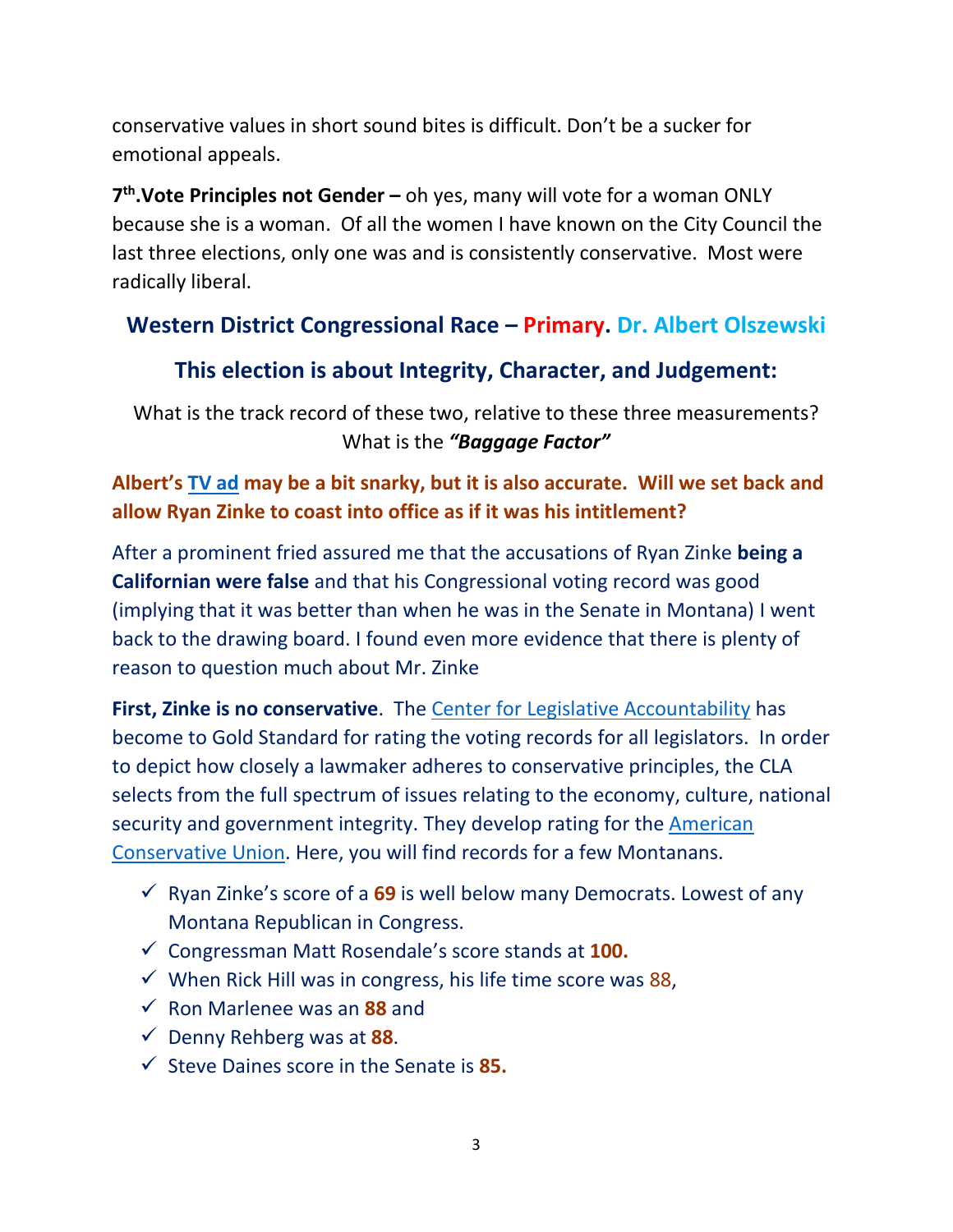$\checkmark$  Governor Greg Gianforte (who is supporting Zinke) – his score in Congress was a **72**.

## **Second Ryan residency is extremely problematic**. It's not just Democrats that are saying so. **This would become the Democrats biggest weapon against Ryan Zinke:**

- $\checkmark$  [Politico](https://www.politico.com/news/2022/05/13/zinkes-wife-primary-residence-california-montana-00032405) points to several problems the Zinke's have and yes, we see more problems **with both ethics and integrity** with Ryan. In fact, both prominent and trusted Republicans, local residence, and [Los Angeles Reporters](https://www.politico.com/news/magazine/2021/10/08/ryan-zinke-congress-montana-santa-barbara-2022-514780) shed light on the fact that "they haven't seen much of Zinke in Montana the last couple of years."
- $\checkmark$  More evidence makes this whole issue smell even more. We see a tax [filing](https://static.politico.com/e4/81/e92dc4e14d62a58b57a6db146dd4/homestead-exemption-redacted.pdf) submitted with the Santa Barbara county government shows a [homeowner exemption for the California home](https://static.politico.com/00/ac/c5ddbd144ae8a2216968a6fe8d97/reconveyence-redacted.pdf) for the fiscal year that started last July. The exemption, which offers a \$7,000 deduction on property value assessments, [applies to homes that](https://www.boe.ca.gov/proptaxes/homeowners_exemption.htm) "must have been the principal place of residence of the owner" at the beginning of the calendar year.
- $\checkmark$  A [Politico reporter](https://www.politico.com/news/magazine/2021/10/08/ryan-zinke-congress-montana-santa-barbara-2022-514780) spoke with Zinke's Son's girlfriend at the claimed Whitefish residence and she said she lived there but Ryan did not.
- ✓ Zinke's claim their *Primary Residence* in California then he claims he and his wife have different primary residences. That is not true, they can not have different declared primary residences if they are still married.
- $\checkmark$  Maybe Politico, the Los Angeles reporter, the New Your Times, a prominent Republican (former State Senator and current member of the Public Service Commission) and my local residents ALL got it wrong. There has been plenty of damage control by the Zinke campaign and his prominent Republican supporters. I leave it to you to read these articles and their LINKS.

#### **3 rd Zinke's Voting Record in the Montana Senate**.

In the [2022 ivoersGuide for Montana,](https://ivoterguide.com/all-in-state/Montana/?ElecK=877) Zinke refuses to answer questions about LIFE issues, immigration and many others and for good reason. The thing this guide gets wrong about him is his record on LIFE issues as you will see below.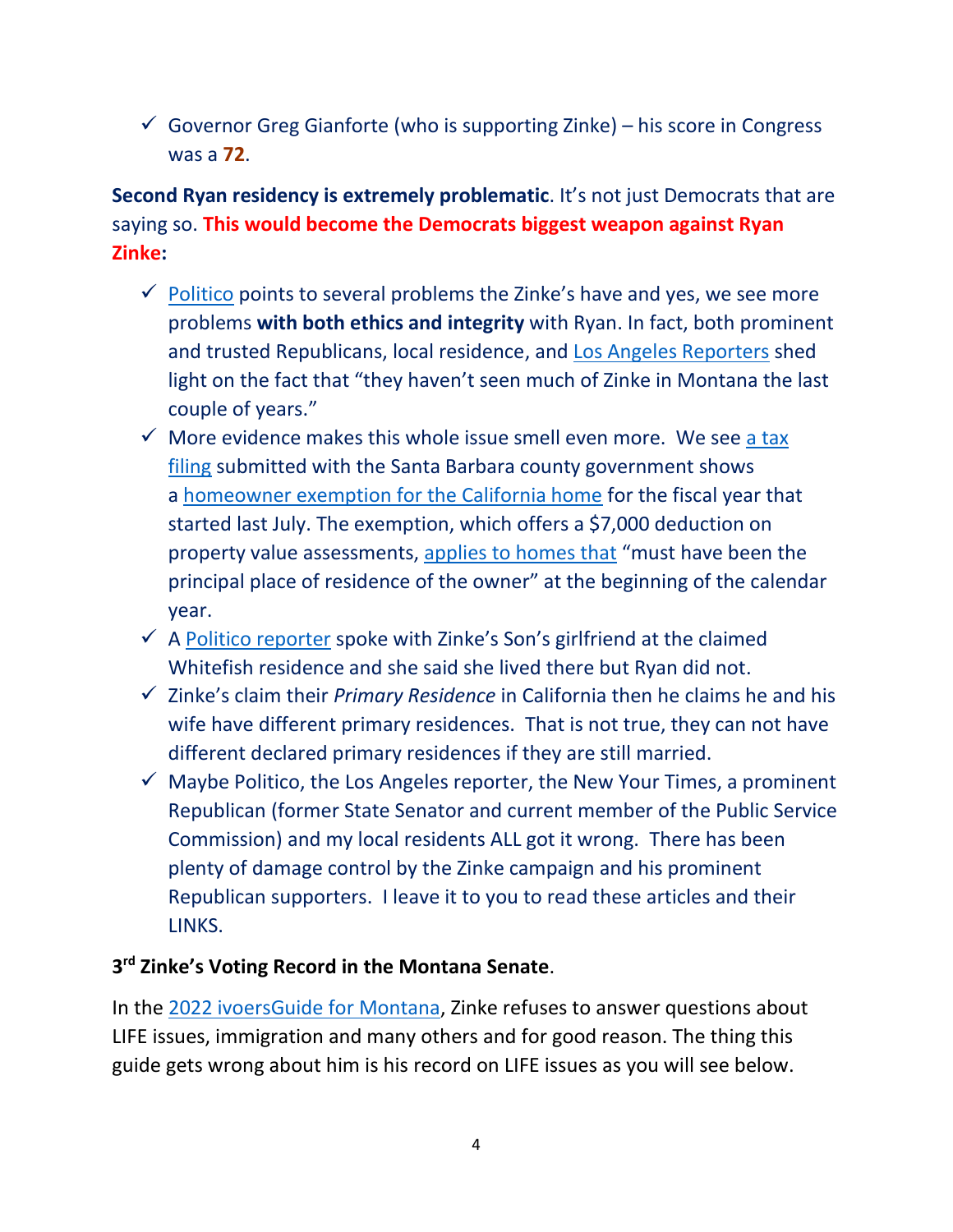- $\checkmark$  Dr. Albert Olszewski's lifetime voting record rating from the American Conservative Union is 88%, Ryan Zinke hold a score of 69%.
- ✓ A Billings colleague of Ryan's in the Montana Senate said the **Democrats** gave Zinke recognition for **voting with them** more than any other Republican.
- ✓ Albert holds a **Montana Family Foundation Lifetime rating** of 100% Consistent supporter of LIFE issues and carried multiple LIFE related bills.
- ✓ Ryan's mailers **suggest that he is 100% Pro-Life**. He repeated this lie in front of the recent GOP convention in Helena. **In his two terms in the**  Montana Senate, he voted against three critically important prolife bills.
	- o [Against](LAWS%20Vote%20Tabulation%20Information%20Page%20(mt.gov)) Senate [Bill 46 Amendment to protect unborn human life](https://leg.mt.gov/bills/2009/billhtml/SB0046.htm) as a compelling state interest.
	- o [Against](LAWS%20Vote%20Tabulation%20Information%20Page%20(mt.gov)) Senate Bill 406 [Personhood Amendment](https://leg.mt.gov/bills/2009/billhtml/SB0406.htm) referendum defining legal protection at conception.
	- o [Against](file:///C:/Users/Dick/Documents/Christian%20Worldview%20Jan%2029/Billings%20Christian%20Foundation/Artilces%20Focus/Albert%20for%20Congress/LAWS%20Vote%20Tabulation%20Information%20Page%20(mt.gov)) House Bill 574 **[Amendment to clarify](https://leg.mt.gov/bills/2011/billhtml/HB0574.htm)** that the Montana Constitution does not grant or secure a right to abortion**.**
- ✓ Voting Record, MT Senate Legislative Loyalty Scores Ryan Zinke 2009 **Legislative Loyalty Index** 66%, Grade – F
- ✓ 2011 **Legislative Loyalty** Index 81% Grade D, Dead last.

4 th Ryan Zinke's **Military Record** and record in the **Trump Cabinet**:

- ✓ Zinke's ads boast that he was a **Navy Seal.**
- $\checkmark$  He was quietly censored and removed for misrepresenting actions he took. - taking Seal teams to Montana for training that were mostly recreational trips.
- ✓ Ryan boasts that he was **Trumps Interior Secretary**.
- ✓ Reality is that Ryan was **forced to step down as Interior** Secretary for misconduct in business deals in Montana [still being investigated.](https://helenair.com/news/national/investigation-zinke-misused-position-as-interior-secretary/article_64853e89-cb8f-5734-9442-57bc0127d449.html#tracking-source=most-popular-homepage)

Meanwhile, Albert Olszewski served honorably for**13 years as a Major in the Air Force -** as a flight surgeon and came back to Kalispell and building an orthopedic business that employed a large number of people.

### **5 th Follow the Money**:

✓ The vast majority of Al's **donations** are from inside Montana.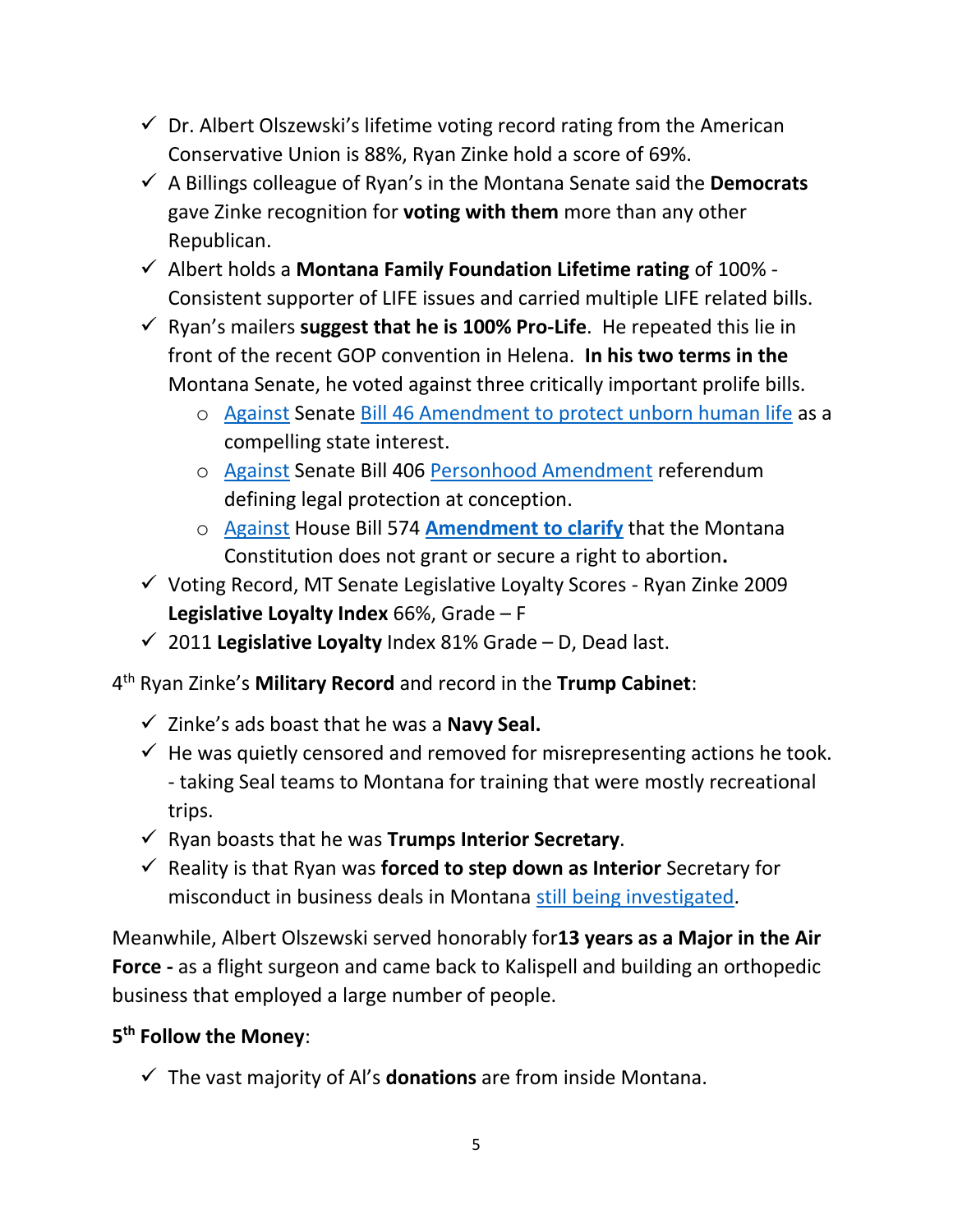$\checkmark$  A large percentage of Ryan's are from outside of Montana and from Washington Insiders. If you don't believe that **listen to what the Democrats are already saying about Zinke's money.** 

**5 th A lighting round look at how close Ryan Zinke is to what Trump stood for**. All of Zinke's ads emphasize his **likeness to President Trump**, see **how that plays** as you read about just these four issues .

- ✓ **Immigration:** 
	- Olszewski opposes amnesty and believes we need to secure our southern border and finish the wall.
	- Zinke finishing Trump's wall is too difficult, supports rewarding illegals with amnesty. (1&2)

# ✓ **Election Security:**

- Olszewski supports requiring all voters in federal elections to present a government issued photo ID.
- Zinke Voted against requiring Montana voters to present a government issued photo ID and opposed efforts to verify signatures on mail-in ballots (3&4)

# ✓ **Second Amendment:**

- Olszewski Avid hunter with life-time rating of "A" from the NRA. Will never waver on protecting our Second Amendment rights.
- Zinke Voted to limit hunting and fishing rights for Montana residents, voted to expand hunting options for non-residents, and supports limitations on gun ownership, including a ban on .50 caliber rifles. (5,6,7, & 8)

# ✓ **Residency: Expanded**

- Olszewski's raised their family (including foster and adopted children), built their business, have always lived in Montana except for time in the military. Will always put Montana first.
- Zinke Washington D.C. lobbyist and Santa Barbara resident who is trying to use a hotel as his "residence" to run for office. Ryan will put California and Washington D.C. first. He returned to Montana to run for Congress and said on the Aaron Flint *Montana Talks* program that he would even run against Rosendale in the East if he thought he had a better chance of winning. (9,10, &11)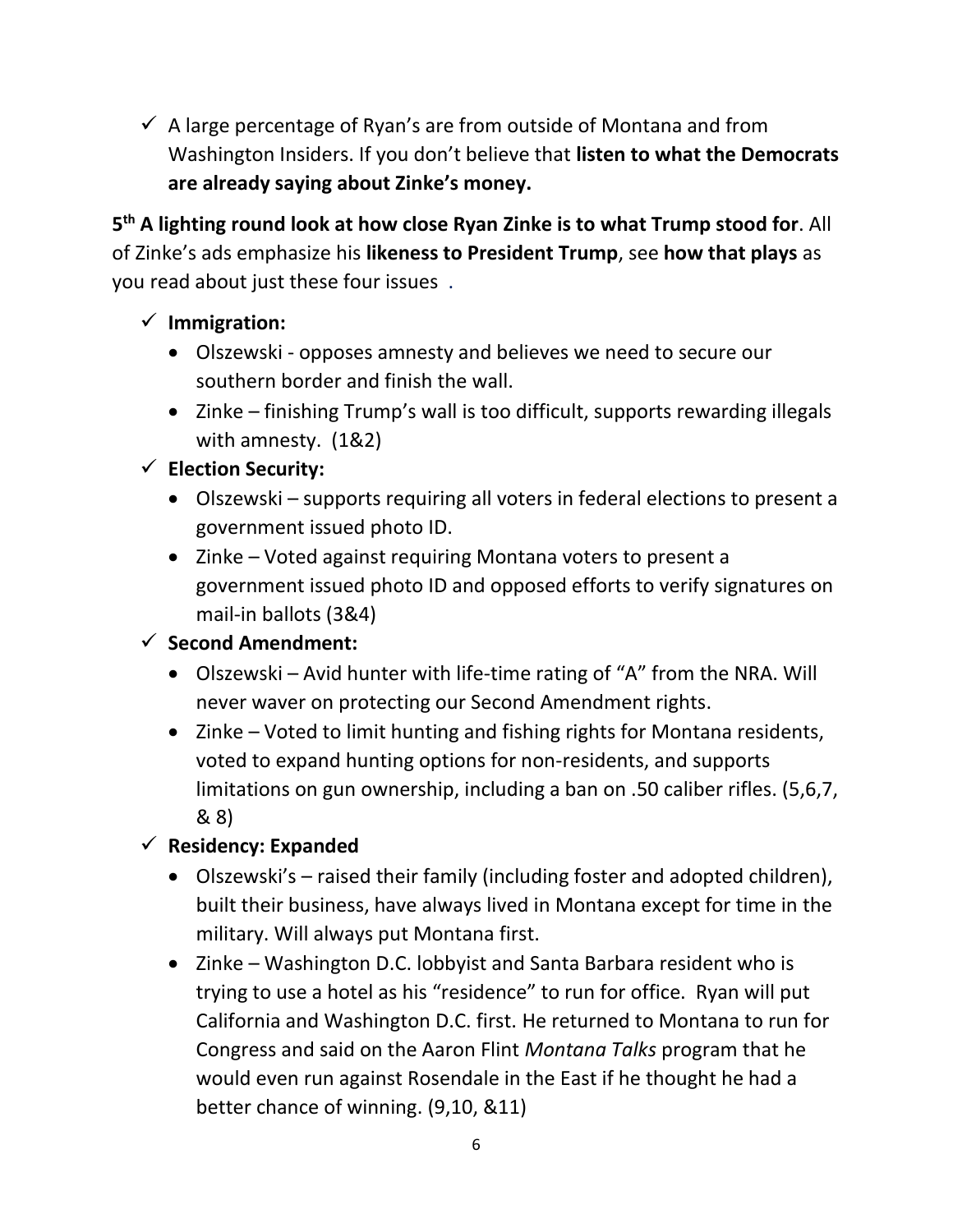o **Documentation:** (1) Associate Press, 3/30/17 (2) Montana Standard, 4/25/14. (3) Billings Gazette,10/21/16 (4) HB209, 4/11/11 Zinke voted Yes, Veto 05/10/11. (5) SB 400, 3/30/11, Zinke voted Yes (6) SB436, Passed on 28-22 on 2/24/09, Zinke Voted Yes. (7) Hotline 6/16/14,53:03- 53:10 (8) Montana Shooting Sports Association, 6/02/14 (9) Politico2/13/19 (10) "2020-2021 Property Tax Statement", County of Santa Barbara. For Fiscal Year July 12020 to June 30, 2921. (11) Intelligent Discontent, 10/4/16.

#### **Will Montana have ANY conservative voice in Congress?**

As I have demonstrated, there is only ONE true conservative in this race, his first name is Albert. Ryan's Republican supporters are claiming all his past has been "litigated."  $-$  it's in the past. Ryan Zinke touts his endorsement from Trump but his record is completely **inconsistent with Trump's**. If Ryan Zinke is elected, estimates are (based on his record) he will cancel out Congressman Matt Rosendale's vote over 40% of the time. Effectively we would be a **state without any Congressman**. Ryan is a GOP Establishment candidate. Is Ryan a RINO?

The only reason he got to congress is that, in the Primary, the conservative vote got split between Matt Rosendale, Corey Stapleton, and Elsie Arntzen. He walked in as the moderate. The General was a cake-walk**.** 

**[Learn More About Dr.](https://www.alformontana.com/issues/) Albert Olszewski and his issues from family and farming to Police and Public Lands.**

# **Eastern District Congressman Primary – Matthew Rosedale**

**Bottom line,** Congressman Matt Rosendale **will always stand for** godly, constitutional principles that put Montana and America first. His argument that securing OUR border comes before securing FOREIGN borders is consistent with that stand. In a recent conversation, he said to me, **the real issues in D.C. are spiritual.** He is absolutely right.

Relative to the border – his mailers say: *Walls work, build the wall. Secure our border is as important as securing other borders. Demand illegal immigrants remain in Mexico or be returned there. Criminalize fleeing from law enforcement at the border or here.* 

**At this point, I will not waste your time talking about other Republican Primary candidates.** They are all closer to being Democrats than republicans. The 2022 [ivotersGuide for Montana,](https://ivoterguide.com/all-in-state/Montana/?ElecK=877) if you the time to look, makes it clear that **there is only one consistent conservative in this race.**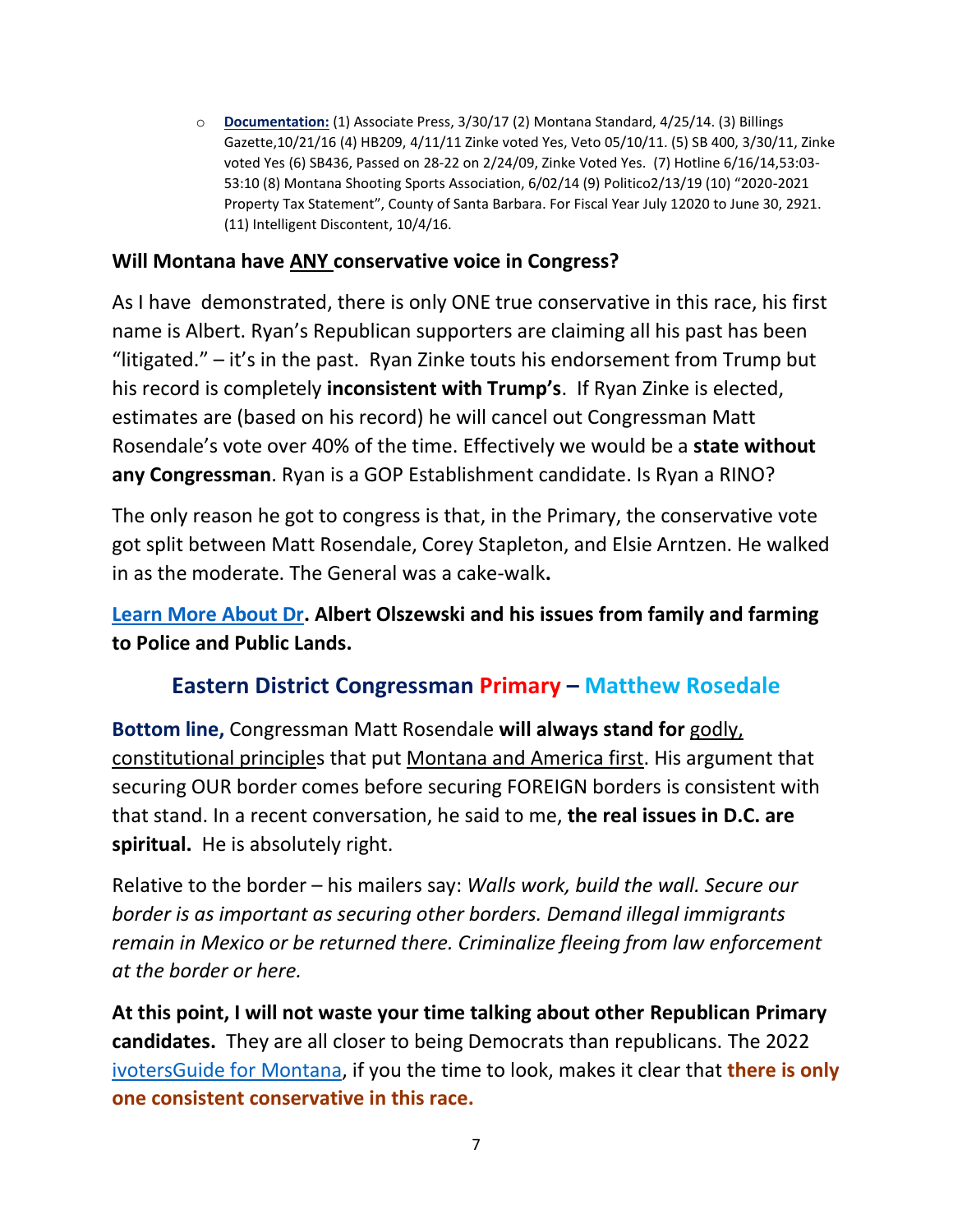I have no patience with lazy people who make no effort to meet candidates people who don't know him that say he is not personable and doesn't have a nice smile**. Even less with those [bigots](https://www.bing.com/search?q=bigotry+definition&qs=LS&pq=bigot&sk=AS1LS2&sc=8-5&cvid=C486D8EB247D4F2DA504407C48147E80&FORM=QBRE&sp=4)** that say he has an eastern accent. (Offense intended)

**His service record**: Matt has been in Montana for about 20 years:

- One term in the Montana House of Representatives
- Two terms in the Montana Senate Voted Majority Leader.
- One term as Montana's State Auditor cut operating expenses 23% and eliminated 7 vacant jobs.
- One term as Montana's Congressman

**His Conservative Commitment**: Congressman Rosendale is a member of the *[House Freedom Caucus](https://www.thoughtco.com/what-is-the-freedom-caucus-3368156) (There is no official list)* with founding members such as Ron DeSantis (now Governor or Florida), Jim Jordan from Ohio*.*

The mission of the Freedom Caucus says volumes about Rosendale:

*"The House Freedom Caucus gives a voice to countless Americans who feel that Washington does not represent them. We support open, accountable and limited government, the Constitution and the rule of law, and policies that promote the liberty, safety and prosperity of all Americans."*

**Rosendale is clearly the most consistent conservative Congressman Montana has had in decades**. His list of issues is identical to Olszewski's. Solidly Pro-Life, Second Amendment, for border security and election security.

- **His Voting Record and Issues:**
- **LIFE issues:** As a committed Christian, Matt is solidly Pro-Life and has opposed abortion and Dr. Assisted Suicide issues.
- **Second Amendment**: He is an avid hunter, allows people on his home ranch near Glendive to hunt. He holds a lifetime rating from the NRA of  $''A."$
- **Border Security:** As an America first Congressman, he supports building the wall and securing our border even above working on other nations issues.
- **Election Security**: He supports requiring all voters in federal elections to present a government issued photo ID.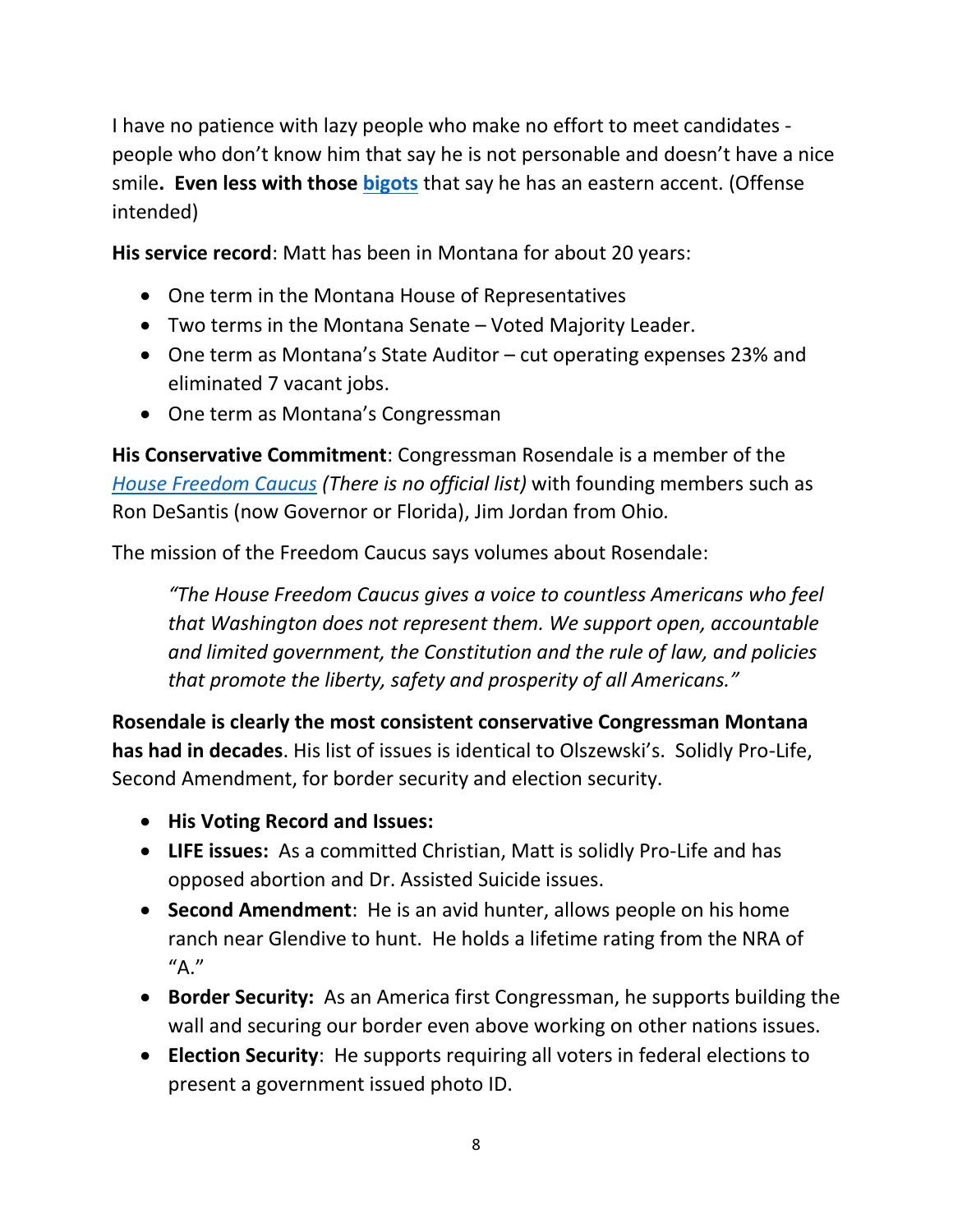**We see no challengers who even come close to being as solidly and consistently conservative and driven by Christian values as Matthew Rosedale.** 

# **Primary - Montana Supreme Court, Seat 2**

# **This is a hugely important race. Vote for ONE, the top two vote getters in each District go to the General election**

(NOTE of interest – Montana's Supreme Court is known to be one of the most liberal-activist courts in America. If the current Roe v. Wade decision by the US supreme court stands, Montana will become a magnet for abortions because of our Supreme Court's interpretation of a clause in our constitution.)

**Jim Rice** – is an incumbent. A conservative that has drifted moderate. The hope is that if we can get Brown in to support him, he will move back. All of [Rice's](https://montanavoterguide.com/)  [contributions](https://montanavoterguide.com/) we have record of have been to Republicans. His competitor Dalton has given nothing either way.

**James Brown Esq**. – Is **clearly the lone Conservative** in this race, the other two are far Left. James web page is [here](https://www.jamesbrownformontana.com/) . He said this*:* 

# *Frankly there was no pro liberty candidate running for State Supreme Court this year. And so, I jumped in."*

Discover more about Brown at [ivotergide.com](https://ivoterguide.com/all-in-state/Montana/?ElecK=877) where he is **characterized as an Originalist**.

### **Why Brown?**

- He is rated as **highly Conservative**.
- In his role as **Chairman of the Montana Public Service Commission**, Brown serves the same role as judges by deciding on legal matters and cases that come before the PSC for decision.
- Former **Council** for the Republican Party
- Litigated on behalf of **First Amendment** Rights
- He is **endorsed b**y Montanans for Limited Government, Senator Steve Daines, Governor Greg Gianforte, Attorney General Austin Knudson, and the Montana GOP.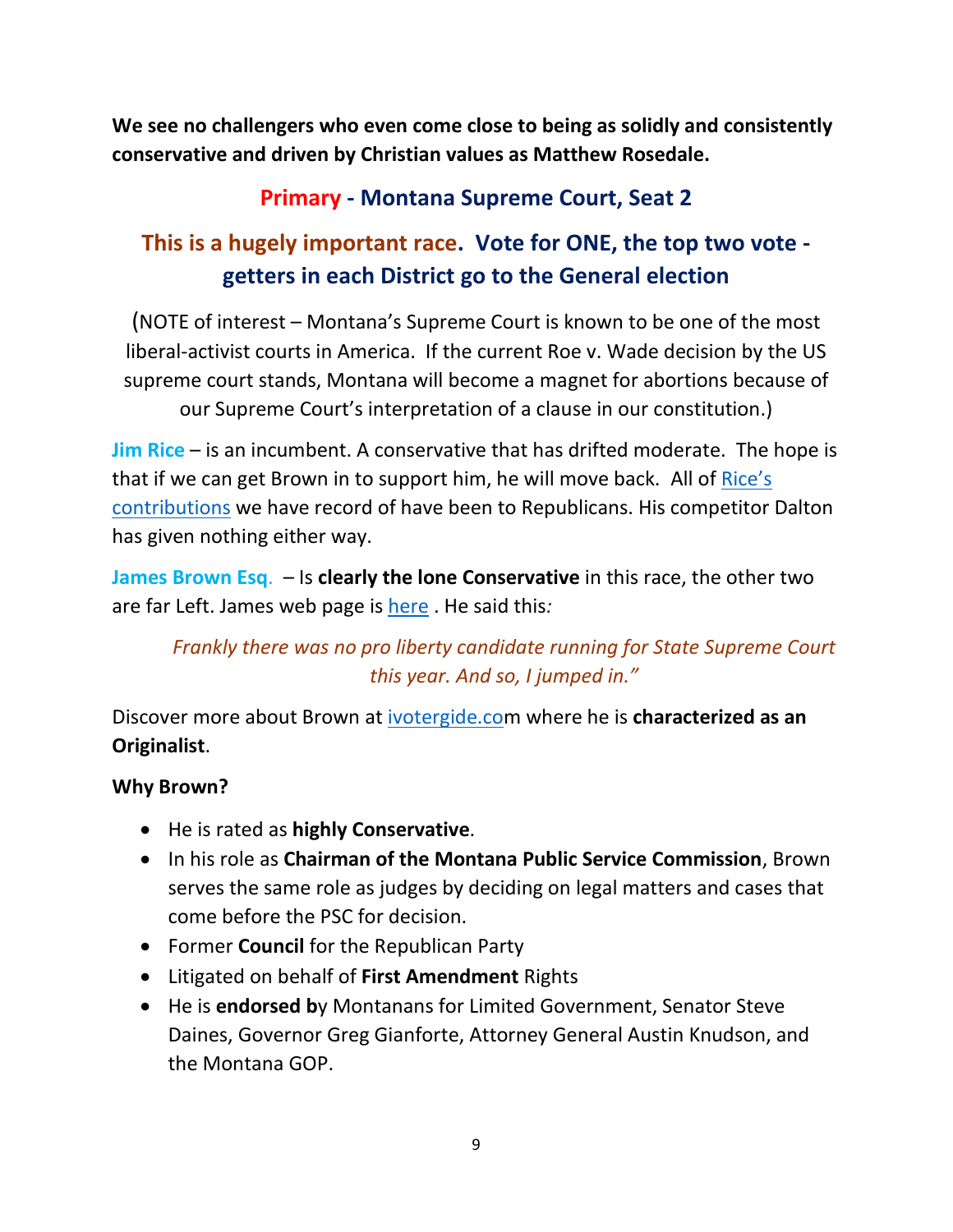- Brown owns his own law firm, wherein he employs multiple Montanans. As a business owner, Brown understands what it means to **sign both the front and back of a paycheck.**
- Brown has represented a **variety of clients** ranging from agriculture producers, to state employees, to single mothers, to multiple use of public lands groups.
- Brown is a **member of** the Leadership Montana program, the Montana Wool Growers Association, the Montana Stockgrowers Association, Montana Historical Society,

**His early days:** Brown grew up in Dillon, attended Beaverhead County High School, and graduated in 1994 with a double major in History and Political Science from the University of Montana – Missoula. Brown earned his law degree from the Seattle University School of Law and his Masters in Tax Law from the University of Washington. Prior to attending law school, Brown worked six years in Washington D.C. as a Congressional Aide, including for U.S. Senator **Conrad Burns** of Montana.

**In his own words**: "As a fourth-generation Montanan whose family homesteaded in Beaverhead County in the 1880s and as a private practice attorney for the last 17 years, I represented and defended the interests of Montana's farmers, ranchers, and small businesses—and I'll take those same Montana values to the Supreme Court as your next justice. **I'm running to preserve our rule of law, follow the Constitution, bring accountability back to the judicial branch**, and to protect our Montana way of life. As a member of the Montana Supreme Court, I will work to bring consistency to the Court, to **avoid the appearance of conflicts** of interest, to **avoid legislating from the bench**, and to be an impartial judge… At a time when confidence in the judiciary is being shaken, I will work to **restore faith** in the rule of law."

**Ingrid Gustafson** is an incumbent, presently on the Supreme Court since 2017. She is rated as a **Proven Activist** [by iVotersGuide.com](https://ivoterguide.com/all-in-state/Montana/?ElecK=877)

Ingrid Gustafson has [served](https://www.gustafsonformontana.com/about) on the Montana Supreme Court since 2017. Justice Gustafson was appointed to the Montana Supreme Court in December 2017 and then elected in 2018. Prior to that, she presided over a general jurisdiction court serving for 14 years as a District Court Judge. Prior to taking the bench in 2004,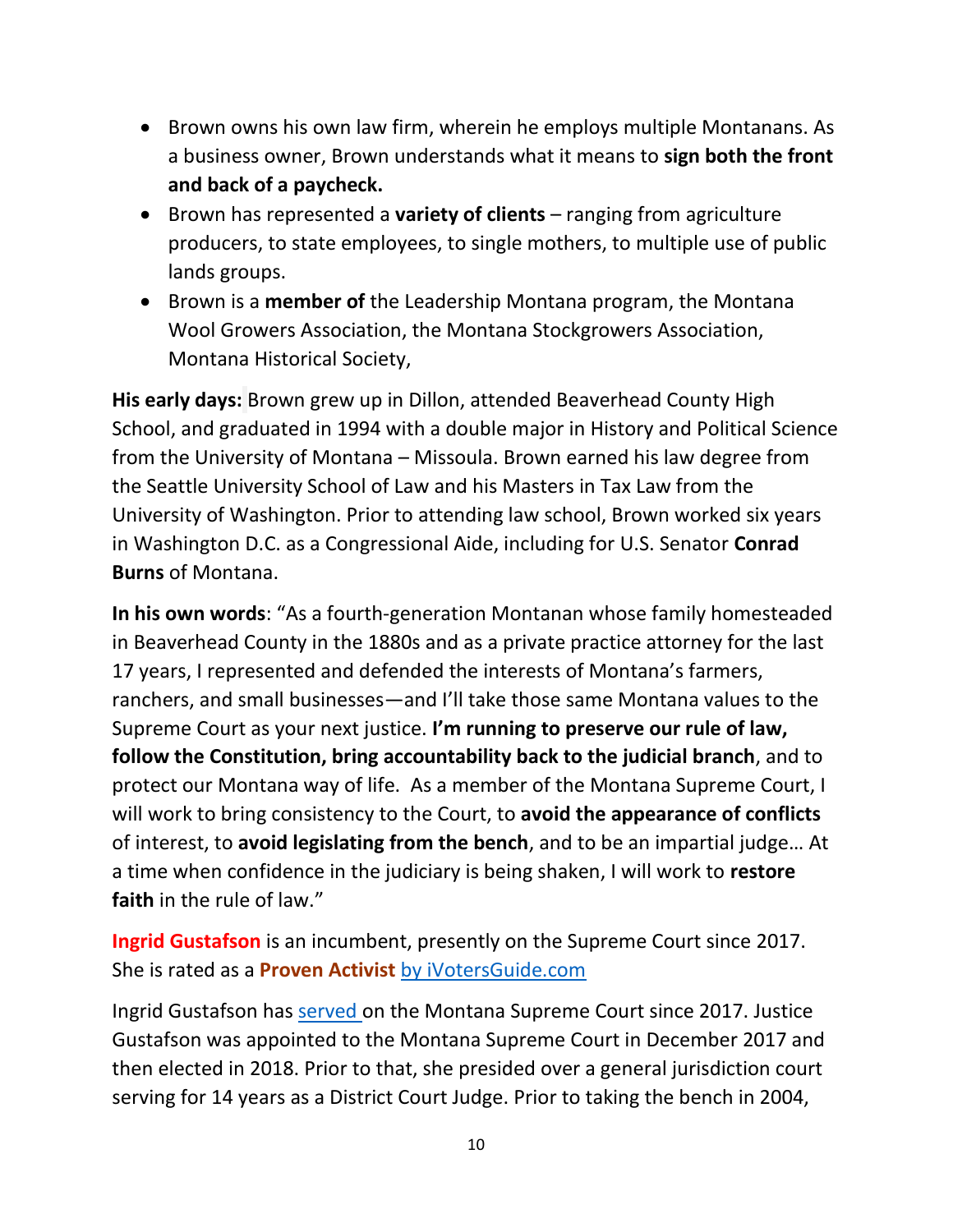Justice Gustafson practiced law for 16 years maintaining a broad-based private practice that included state and federal criminal defense, personal injury, and domestic relations cases

Notable Cases:

- [Gustafson](https://ivoterguide.com/candidate?elecK=877&raceK=17615&primarypartyk=N&canK=58986&&path=/all-in-state/Montana/) wrote *[Espinoza v. Montana Department of Revenue](https://cases.justia.com/montana/supreme-court/2018-da-17-0492.pdf?ts=1544638335)* (2018): Wrote concurrence. The case was over a program which "provide[d] a taxpayer a dollar-for-dollar tax credit based on the taxpayer's donation to a Student Scholarship Organization (SSO). SSOs fund tuition scholarships for students who attend private schools meeting the definition of Qualified Education Provider (QEP). The Department of Revenue later adopted Rule 1, excluding religiously-affiliated private schools from qualifying as QEPs, (The US Supreme Court reversed this)
- *[Weems v. State](https://cases.justia.com/montana/supreme-court/2019-da-18-0308.pdf?ts=1556316153)* (2019): Signed Justice Baker's majority opinion. Held that Weems and Doe had standing to bring a suit against a law excluding their professions from providing abortions. (Expanded who could administer abortions, see [more here\)](https://ivoterguide.com/candidate?elecK=877&raceK=17615&primarypartyk=N&canK=58986&&path=/all-in-state/Montana/)
- *McLaughlin [v. Montana State Legislature](https://ewscripps.brightspotcdn.com/93/96/b1e2476c4cccb07654bea227a602/opinion-published.pdf)* (2021): Signed Justice McKinnon's majority opinion. Held that the legislature's motion to disqualify all members of the Montana Supreme Court was denied (16)… **The court's duty would be compromised if it stepped aside for every case involving separation of powers.** This was a case of the Legislature vs. the Court. (Read more [here\)](https://ivoterguide.com/candidate?elecK=877&raceK=17615&primarypartyk=N&canK=58986&&path=/all-in-state/Montana/)

# **Yellowstone County Commissioner**

# **[District 2 Map](https://www.yellowstonecountymt.gov/Mapping/downloads/CommissionerDistricts.pdf) (Open election, everybody votes)**

# **Commissioner Denis Pitman vs. Mark Morse**

# **The Elephant in the Room on this Race:**

**Anyone who has held public office and voted realizes that many of the issues voted on are complex**. It is easy for a challenger to **use Sound Bite messaging** to attack an incumbent's votes on these complex issues. By depending upon the public's lack of in-depth knowledge of the issue, it is easy to use half-truths that do not honestly represent the issues.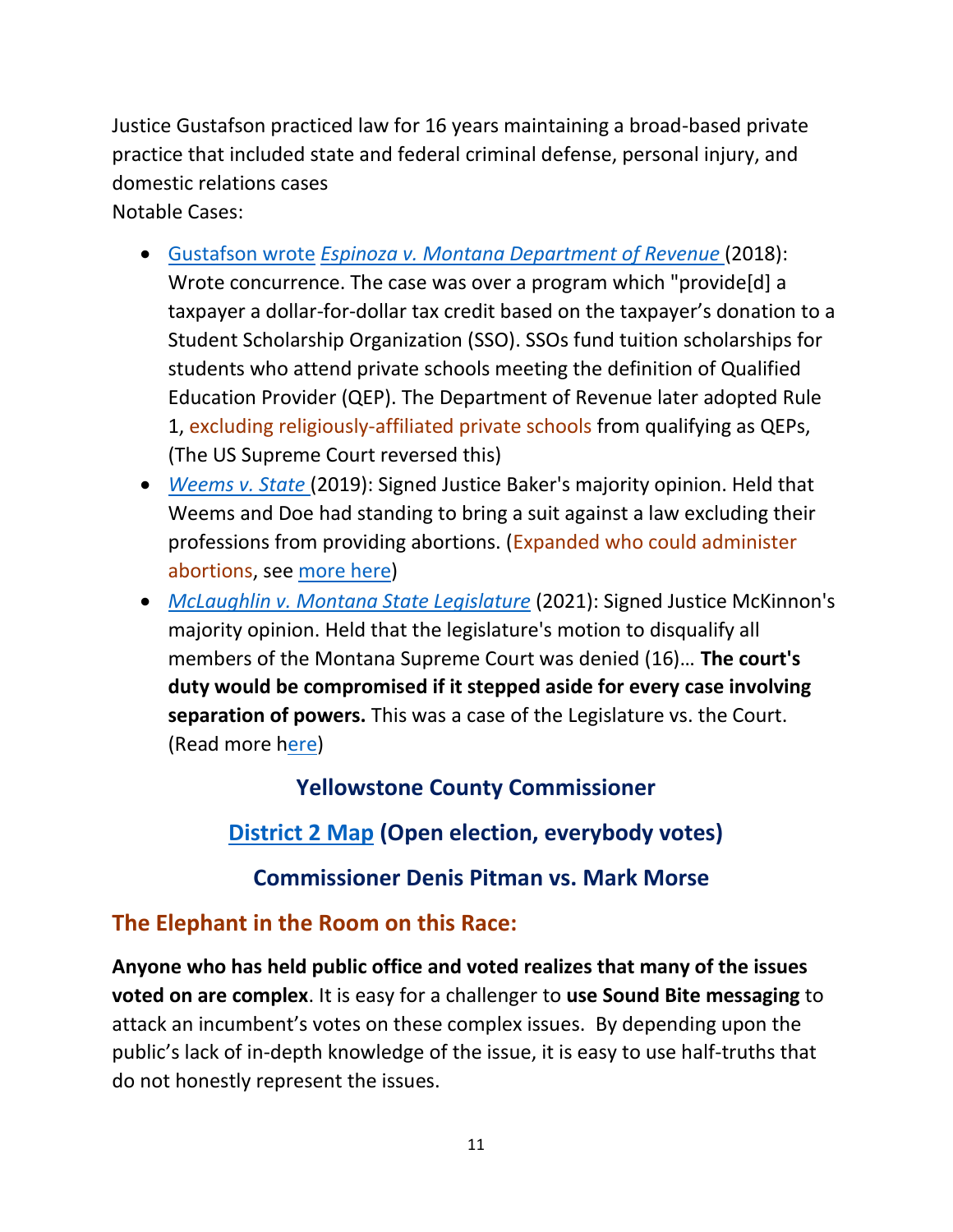**While you were sleeping,**  $\odot$  I was paying attention. I spent hours over the last 10 months talking to Pitman and Jones. This Primary is happening for ONE REASON. Because *RINO* Commissioner John Ostlund wanted to dump the other two Republican Commissioners. In simple terms, he had controlled the Yellowstone County commission until Pitman was elected but now, he can not control Pitman or Jones and he wants control back.

On 5/11/2022 Bill Dutcher, the recently retired leader of MetraPark, did a hit piece on Pitman and Jones in the Gazette. You can read it [here](https://www.bigskyworldview.org/content/docs/Library/Pitman_and_Jones_are_Hurting_MetraPark_and_Its_Future.pdf) but the truth is, this was probably Ghost written by John because Bill was not at the meetings. You can also read Commissioner Don Jones rebuttal letter that will soon be in the Yellowstone County New and the Gazette [here.](https://www.bigskyworldview.org/content/docs/Library/Dear_Editor_John_Ostlund_5-3-22_Rev_D.pdf) **You decide who you're going to believe**.

**The plan was**, and Ostlund didn't hide it, was to support a RECALL of Don Jones and Primary Denis Pitman so he would be **back in control of the Commission that he has been on for 20 years.** John is now drawing a retirement from the county as well as a healthy check as a commissioner.

**When his plan to Re-call Don Jones failed**, his disdain for Pitman only increased and he recruited Mark Morse to run against Denis. Last week, they demanded equal time on *[Montana Talks](https://montanatalks.com/show/montana-talks-with-aaron-flint/)* because George Blackard and Denis Pitman cohosted the program two of the days when Aaron Flint was gone. They did not talk about the Commissioner race. But John joined Mark on Aaron's program and did most of the talking and they did talk about the race.

## **About the Candidates:**

**Who is Denis Pitman?** [\(His website is here\)](https://denispitmanformontana.com/) He and his wife Paula have been foster parents for over 15 years, they have adopted 7 children. He owns several businesses and has officiated the funerals for hundreds of residents who were wanting God as part of their grieving process. For almost 30 years, Denis has been a mortician, entrusted with caring for families at a difficult time in their lives.

**Solid Leadership**: Denis Pitman has been providing leadership in our community for over a decade. His vision for the future of our community is not only practical but visionary for generations to come.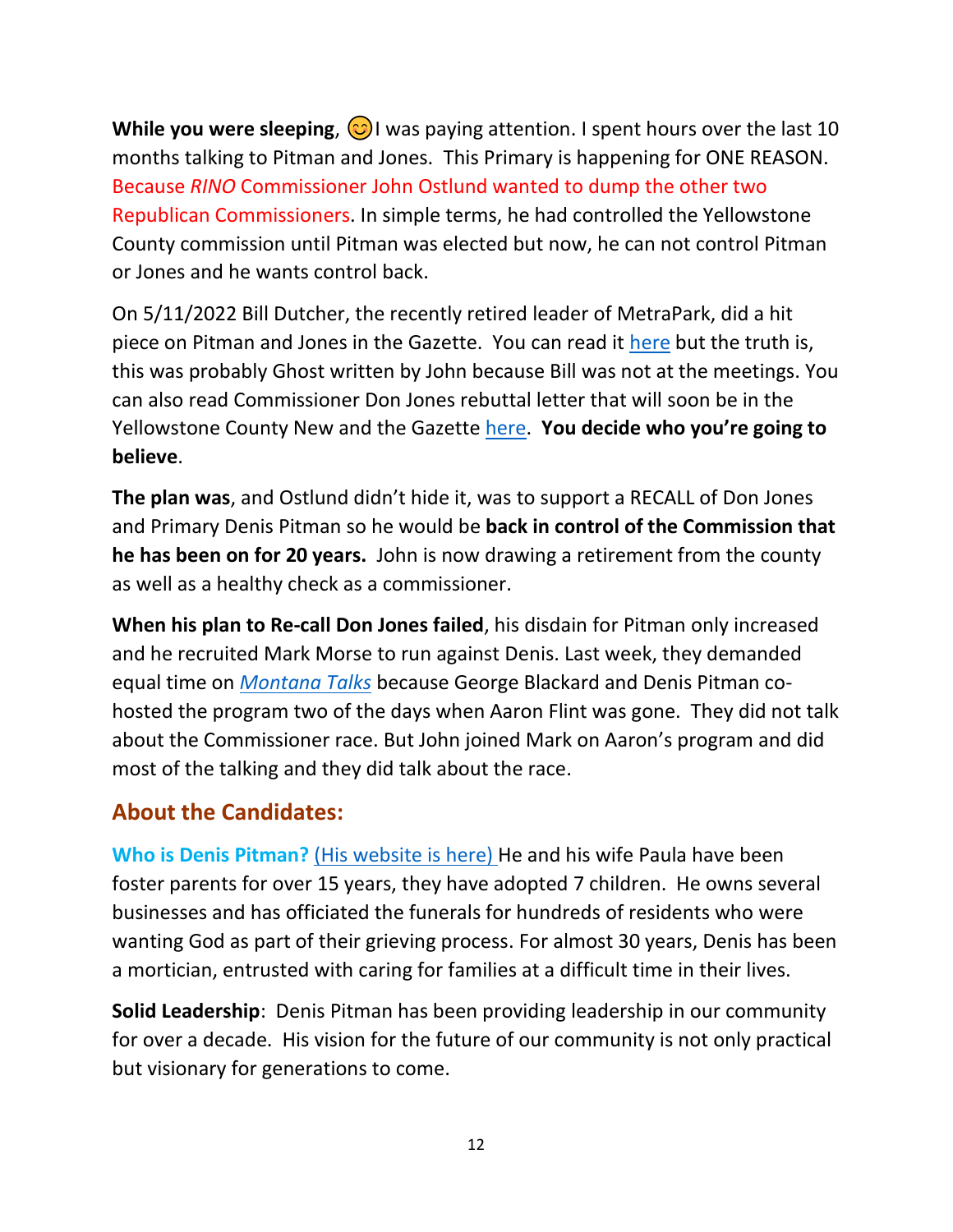**The Defining Issue:** Bottom line issue in this election is **what are the candidates' reputations for working with people** - those in a committee or governing group? Mark Morse has been categorized by three **very different officials as problematic to work with.** He is hyper critical of elected officials but has never had to make "that tough vote, that controversial call."

- A former Legislator categorized him as **hard to pin down** one who would throw out random sound bites but not go on record.
- A current Montana Senator categorized him as having almost no people skills – hard to work with**.**
- Another elected official echoed similar concerns.

**Pitman's Service record:** When you look for a candidate **always look for one who has** *already* **been serving.** 

- Billings City Council 8 years.
- Yellowstone County Commissioner 6 years.
- Past-President Heights Kiwanis.
- Past-President Heights Business Optimist club.
- Past Chair of Heights Community Development Task Force
- Board Member of the Friends of the USS Billings LSC15.
- Yellowstone County Veterans Cemetery Board.
- Open and Accessible one of the lies about Denis is that he is not accessible, does not listen. Follow him on Facebook for a week. He is all over the County working, listening, making input.

**Issues and Values:** Leadership in this day can be challenging. One person can't be everything to everyone, including people of similar political and ideological associations. Denis has been a compassionate, thoughtful person who has challenged the status que, stood up to social and political pressures from extremists, and been a man of faith and conviction.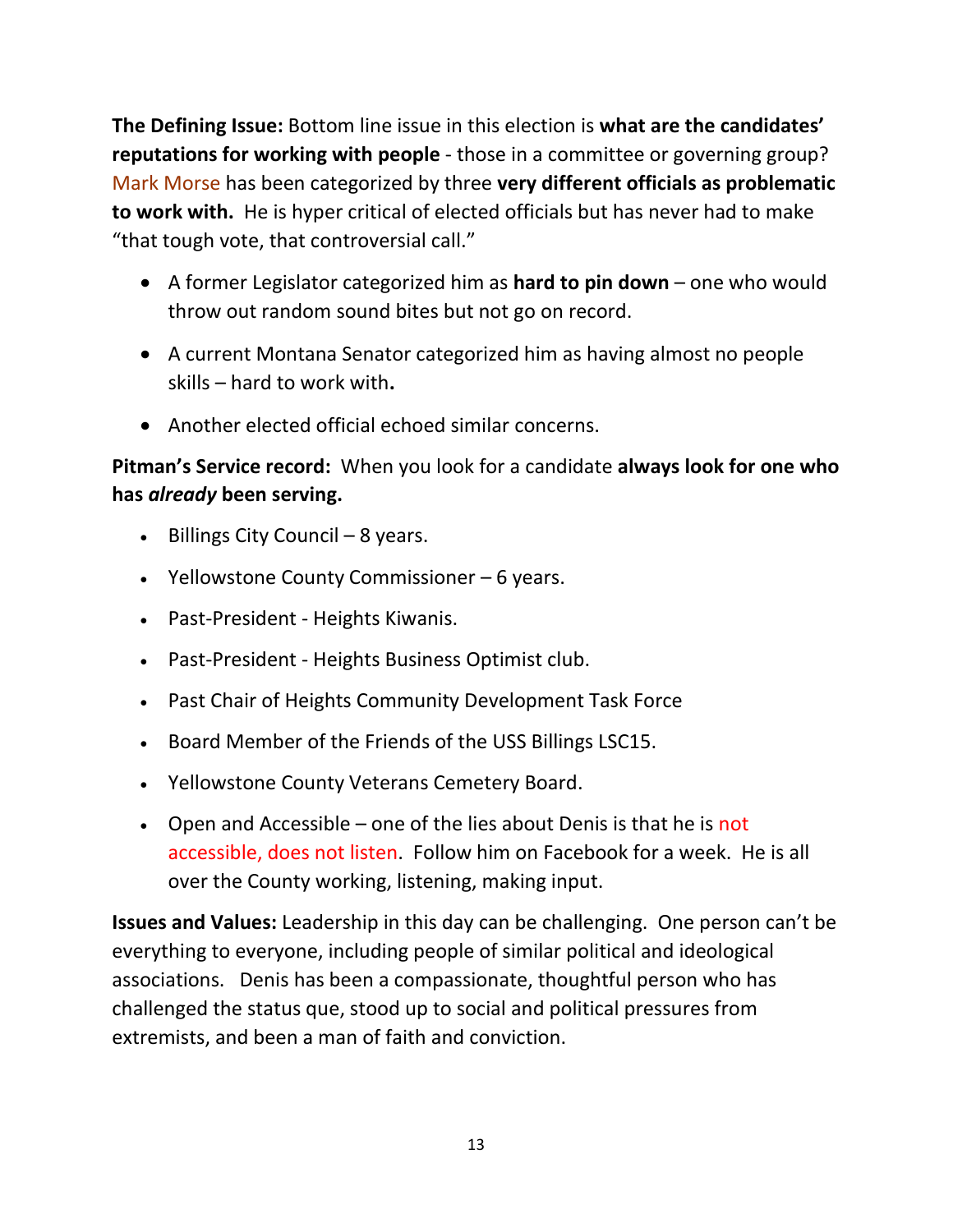- **Non-Discrimination Ordinance – Billings City Council:** Pitman quietly helped us defeat this LGBTQ agenda as a "Special Class" – leading by asking questions and talking to council members. Here we saw his ability to work with those who passionately disagreed with him with grace and respect.
- **City Council Races:** Denis helped us find candidates and coach them in their races the last several elections.
- **Recreational Marijuana:** After a confusing start, all of the Commissioners voted to put this issue on the ballot again in the county. He and Don Jones actually led the way.
- **Globalism Issues:** Pitman understands the issues that cities and counties are already facing from Progressive Elites to force global governance and take away local control.
- Pitman and Jones have done the hard work of reforming how some of the **down-town services with the disadvantaged** is being done. Several organizations like **Tumbleweed** were operating in unethical ways. They would get Federal dollars for each "touch" they had with these people. You get a little flavor or what these organizations were promoting [here.](https://www.bigskyworldview.org/content/docs/Library/Human_Rights_Network_LGBT_Allies_Indoctrination_Issues1.pdf) I accompanied a City Council person to a meeting put on at **United Way of Billings.** They along with several of the above-mentioned organizations, brought in a TRANS Activist from Helena. This was a two-hour indoctrination program with one speaker and continuing education credits were offered to teachers. **What's my point?** The Commissioners took heat from the Gazette but made some needed changes to clean up this mess and better these services to the marginalized.
- **The Metra Management Issues - what you haven't been told:** The bottom line of this issue boiled down to a discussion of **private vs. public control – Capitalism vs. Government control**. Commissioners Jones and Pitman both run their own private businesses – i.e., capitalism and they - understand that private companies are generally more efficient because they have to answer to a bottom line. **Every survey this group did came back pointing to the need for better management**. Were we to continue to let these facilities deteriorate under poor governmental management or look at using private enterprise management? This complex is about 180 acres and includes many very old, deteriorating buildings nearly a century old and a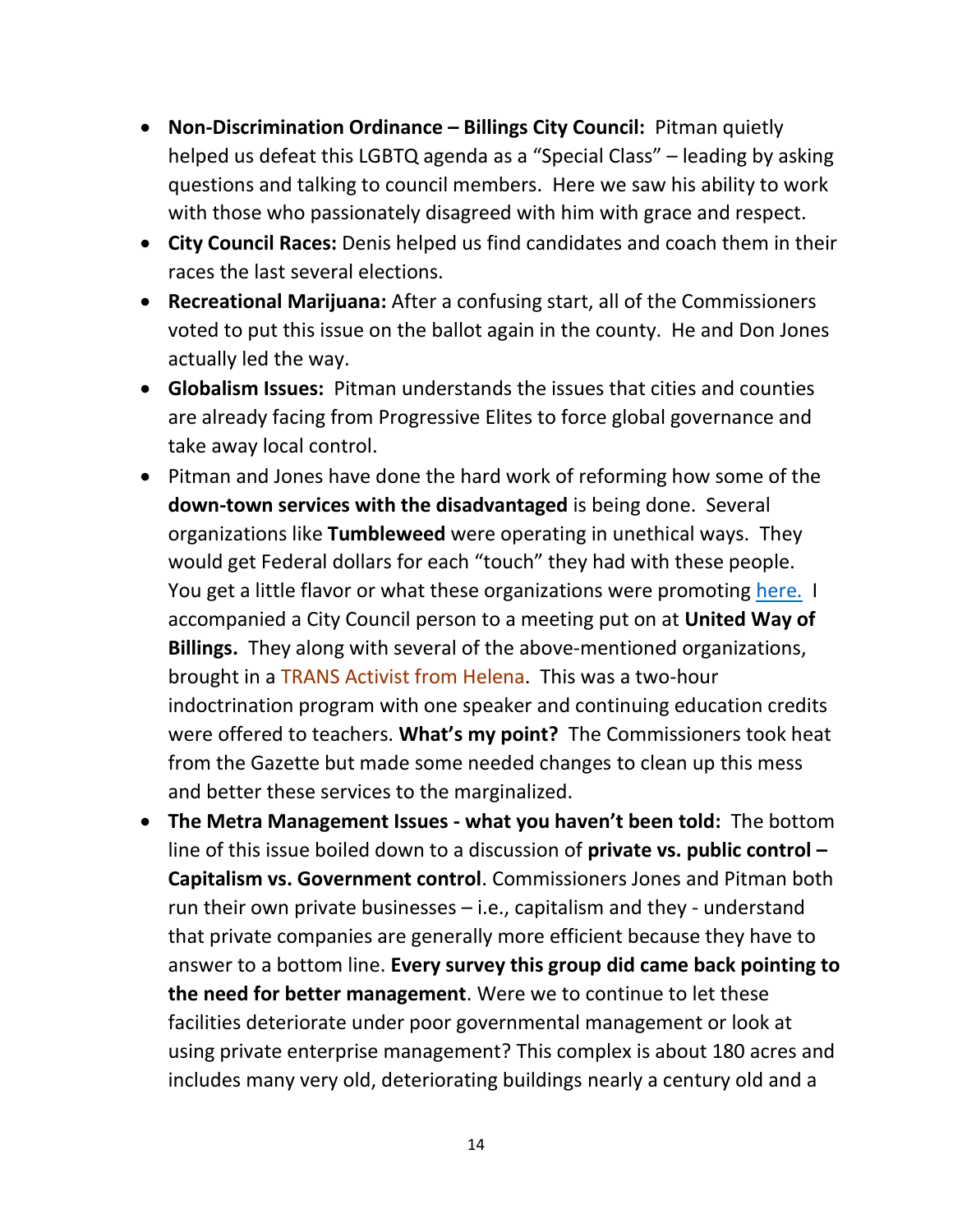50-year-old arena recently renovated with insurance money after tornado damage. After much dis-information from the Billings Gazette, at this point, the commissioners have agreed to study the management issue. Commissioner Jones talked to similar venues in Casper and Boise to discover alternatives. Meanwhile, Commissioner Ostlund insisted "private management would never work." Now, Don Jones tells me that Ostlund is taking credit for the idea. **The Commissioners eventually asked [Venue](https://www.venuesolutionsgroup.com/)  [Solutions](https://www.venuesolutionsgroup.com/) to analyze the Metra complex** and management. They have suggested two professional management firms that manage facilities to present their case to the Commissioners and the board. No, these are not Montana companies, there appears to be none of this type in Montana. In the end, the current discussion about the operation of the Metra has been an **example of looking to the future and taking on a hard task** in spite of public pressure, doing your homework, and making difficult calls to benefit Yellowstone County. **The dirty little secret is** that much of this brouhaha was stirred up by Commissioner Ostlund who recruited Mark Morse to run against Pitman. Much more could be said but at this point, it **appears there is agreement amongst all the Commissioners that there is merit in reexamining how the Metra** is run in order to make it serve the community better and also be less of a financial burden to the county.

• **The Election Money Issue:** Before the last election, Yellowstone County Elections Administrator, Bret Rutherford asked the Commissioners to accept a grant of \$320,593 to run the election in the county. This was needed money and the Commissioners had a limited time to make the decision to accept it. Most of the counties in Montana accepted similar grants. It turned out to be money from Mark Zuckerberg of Facebook but this was not learned until later. My position would have been to investigate and not take the money. From my discussions with one commissioner, I think it is accurate to say that they have learned to be more careful in the future. Generally, they are careful about taking Federal grants with strings attached. At this point, while the source was problematic, **there were no strings attached.** None of the money was spent on voting equipment or electronics. You can examine a detailed accounting (every \$) at [CTCL Breakdown of the money spent.](https://www.bigskyworldview.org/content/docs/Library/CTCL_Reporting_Breakdown.pdf) This was provided by the Commissioners.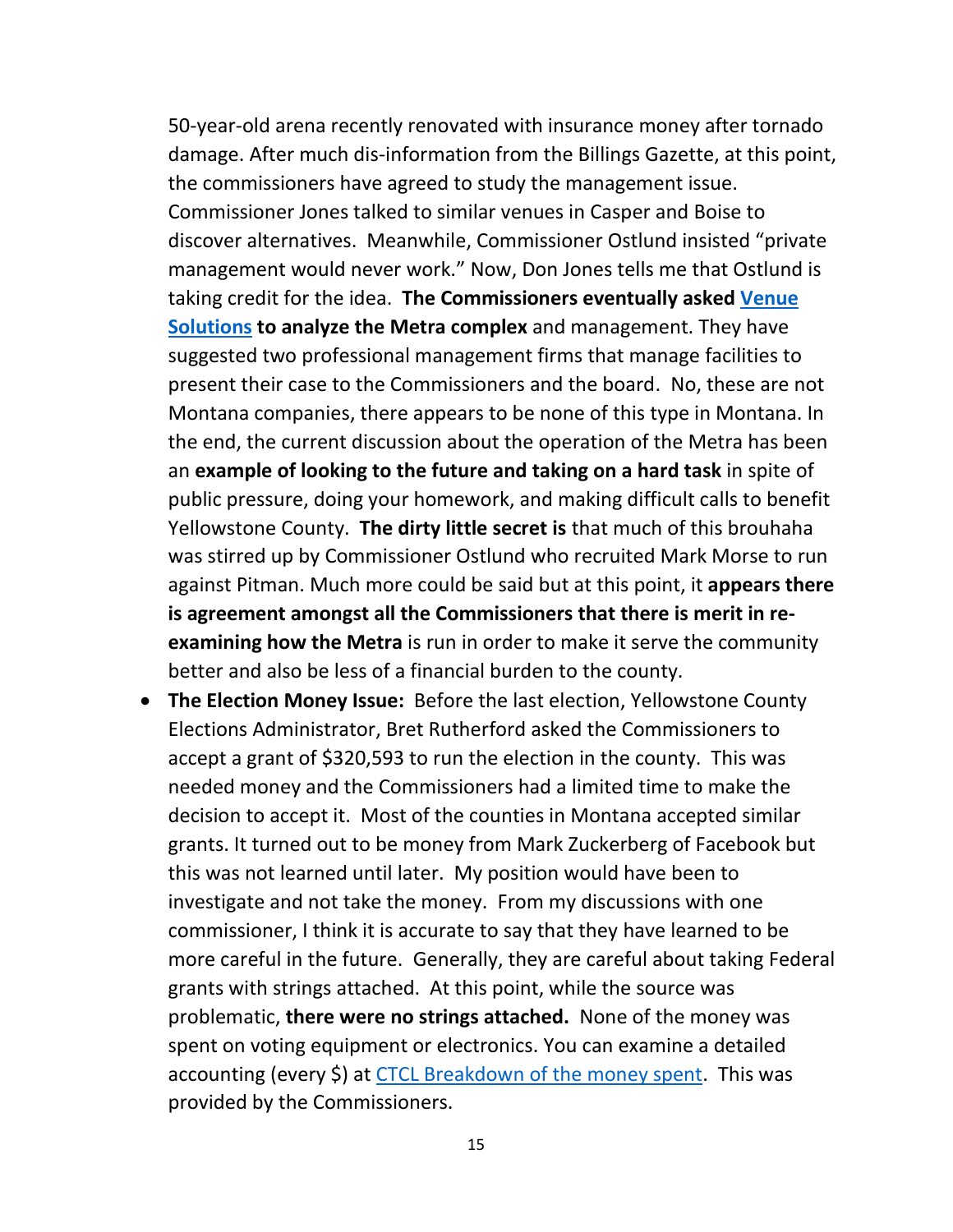## **Mark Morse for Commissioner**: Primary [\(His website is here\)]((His%20website%20is%20here)) https://www.morseforcommissioner.com/platform

**Mark is described as** *very conservative* **but his actions in this campaign are the**  *actions are those of a Democrat* – **dishonest and manipulative**. If you read his Facebook posts, you see accusations about the MetraPark issue and moving downtown services out of the center of Billings. These posts follow the liberal, Democratic mantra. Mark has **followed the lead** of the Billings **Gazette** using half-truths and outright deception. These are complex problems that have developed over a long period of time. Moving the HUB increased the safety downtown and increased efficiency for those served. These issues don't lend themselves to sound bite arguments but can easily be misrepresented in sound bites and are hard to counteract.

Mark in the issues of crime, local control of Metra Park, economic growth and agriculture as you will see on his web site. I could find no significant record of him serving in local or county matters.

- Mark spent 25 years as a Postal Inspector
- Twelve years Yellowstone County Sheriffs Reserve.
- Ran a private investigator business specializing in workers compensation.
- Ran a large ranch in central Montana for two years.
- One of his big issues is management of the Metra covered above.

## **Montana Legislative Candidates Primaries**

## **Our endorsements are in BLUE and Opponents are in Red**

At this moment, I only have information on Primary Republican candidates in Yellowstone, Gallatin and Flathead Counties. If you wish, send me information on other Primaries. Include a similar type of description of their qualifications. No, I will not do the work for you.  $\circledcirc$ 

#### **Senate District 4 – Primary John Fuller** Republican, Kalispell

- Rated [Very Conservative by iVotersGuide](https://ivoterguide.com/candidate?elecK=877&raceK=14826&primarypartyk=-&canK=59711&&path=/all-in-state/Montana/) where you can find more
- John is a life-long Montana he and wife Cynthia are committed Christians.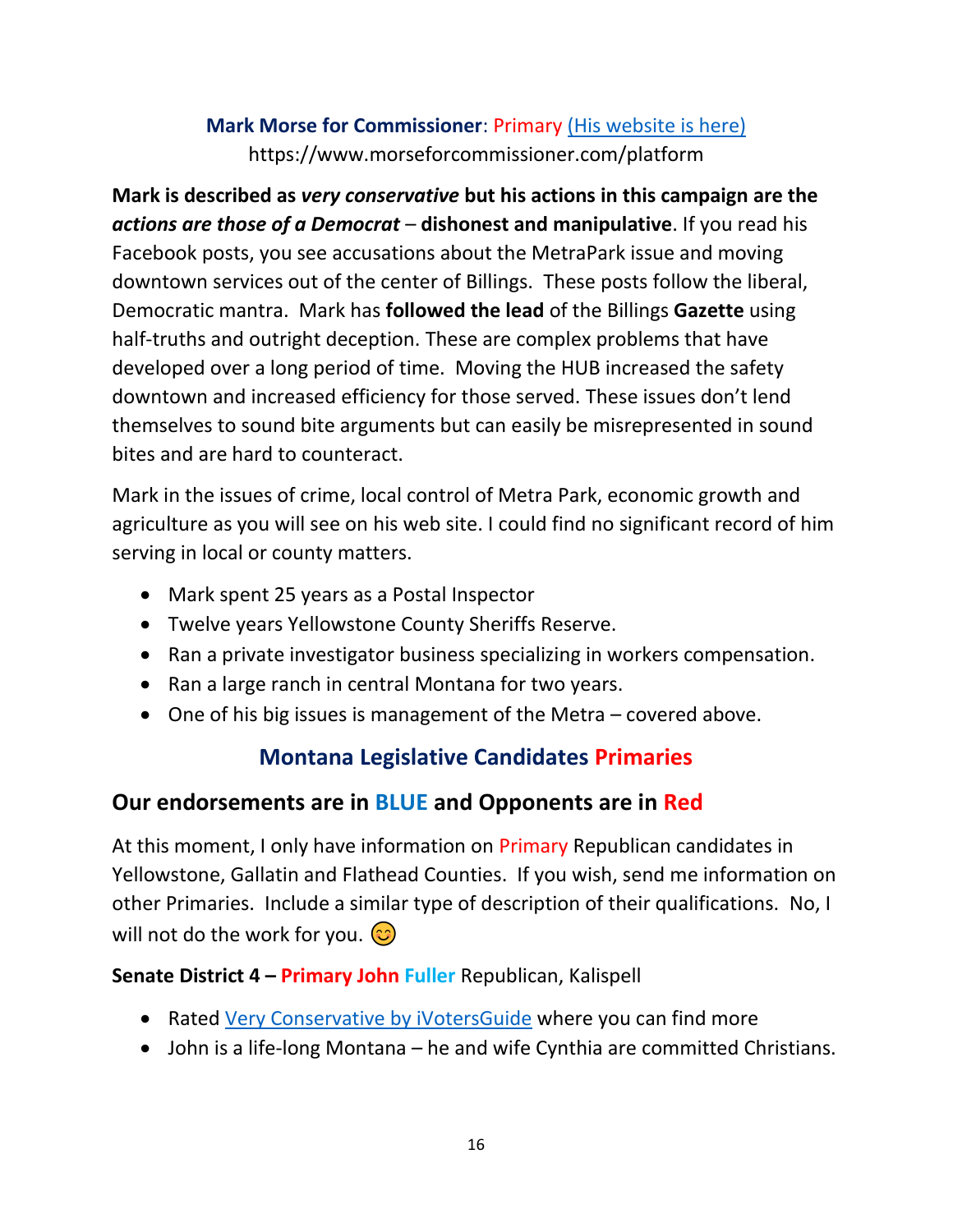- **His teaching background in History, Government and Economics** prevents him from riding his horse into the sunset quietly while our nation stumbles into socialism, tyranny and bankruptcy.
- John has a [100% rating](https://www.montanafamily.org/wp-content/uploads/2021/06/258262-Scorecard.pdf) form the Montana Family Foundation
- He is solidly Pro Life and Pro-Second Amendment
- As a Representative in HD 8, Among other Bills, he sponsored HB112 to protect women's sports. See much more on his web site [here.](https://www.fullersd4.com/)
- He scored a [97%](https://www.legislatorloyalty.com/sessions/11/groups/361) on the Montana Legislative Loyalty for 2021.

**Senate District 5** – Primary **Mark Noland**, Republican, Big Fork

- Rated [Very Conservative by iVotersGuide-](Here%20is%20a%20question%20to%20ask%20your%20Pro-Abortion%20friends%20who%20think%20they%20are%20Christians.) is a verified conservative and that means he has a strong track record
- He has a 100% rating by the Montana Family Foundation
- He is strongly Pro-Life
- 100% rating by Montanans for Limited Government
- 100% by National Federation of Independent Business MT
- 88% rating by American Conservative Union MT
- Montana Human Rights Network 0%

**Senate District 20** — Primary **Barry Usher**, Republican, Billings. He is about *USHERING CONSERVATIVE POLICIES INTO LAW FOR MONTANA* His website is [here.](https://barryusher.com/) The [iVotersGuide](https://ivoterguide.com/all-in-state/Montana/?ElecK=877) for MT gives you additional information on this race.

Barry is clearly the conservative in this race – no comparison. Geraldine Custer is generally considered to be more of a Democrat. Compare their experience and service records. This will be a very competitive race!

Barry says, "For the first time in 16 years, Montana elected a Republican Governor. During the 2021 session, I had the opportunity to Chair the House Judiciary Committee where I was able to ensure a conservative agenda that made it to the Governor's desk and was signed into law. These laws include pro-life legislation, pro-second amendment legislation and a variety of pro-freedom bills. As you can see in this [article,](https://www.ktvh.com/news/montana-house-committee-hears-advances-13-bills-in-marathon-early-session?fbclid=IwAR0yJKEcOhVwg1zqiirDOLyfg8a_flPw-mf7umw9eILnM9cqAza6nsC8Yo8) there were countless other pieces of conservative legislation passed through my committee."

Chairing the House Judiciary is a huge responsibility.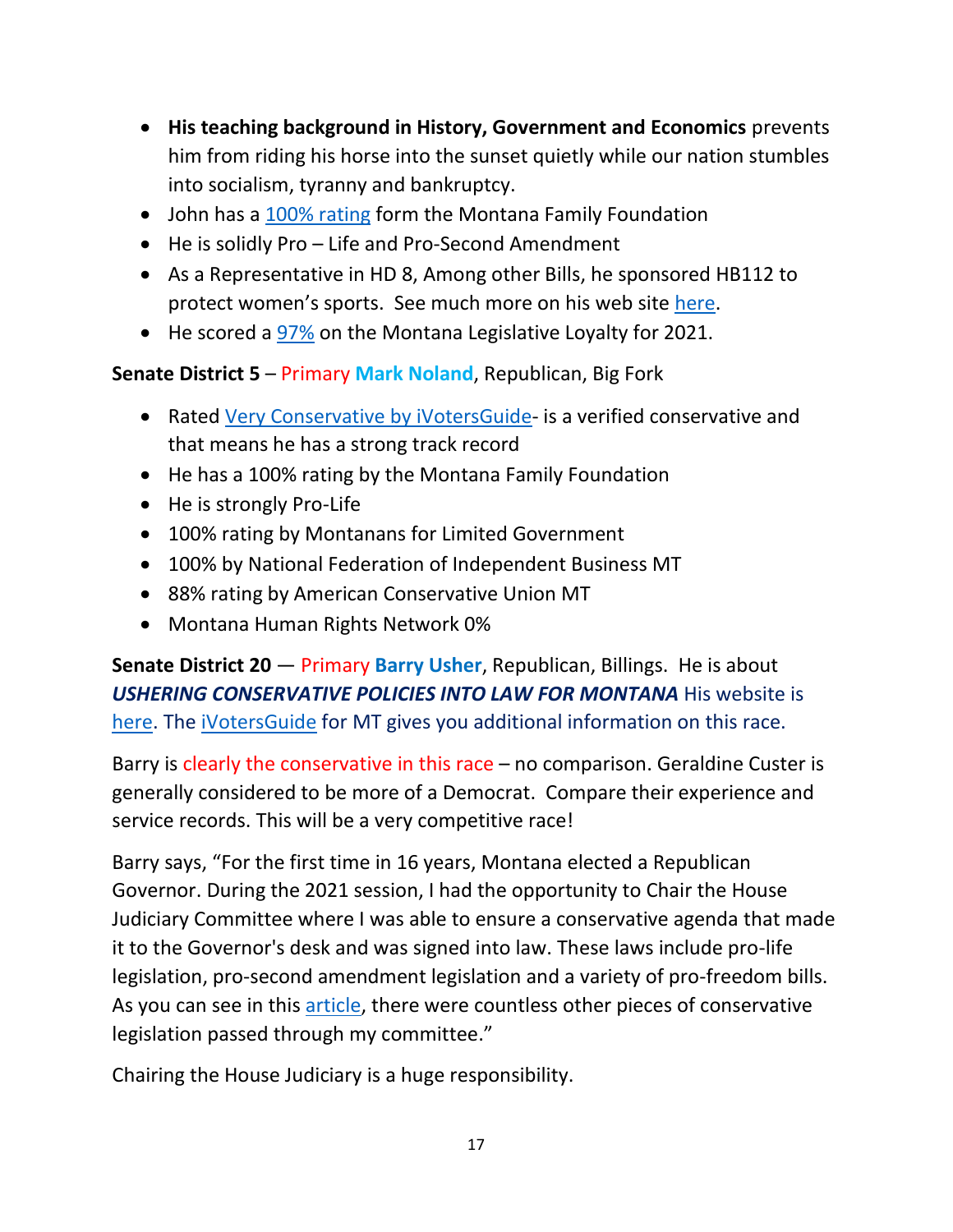#### **Endorsements:**

- 100% [Montana Family Foundation](https://www.montanafamily.org/wp-content/uploads/2021/06/258262-Scorecard.pdf) Legislative Score Card: Save Women's Sports, Pro-Life Issues, Freedom legislation etc.
- NRA (National Rifle Association) rating 92%
- MSSA (Montana Shooting Sports Association)
- UPOM (United Property Owners of Montana)
- American Conservative Union rating 85%.
- Been a staunch *supporter of developing coal oil and natural gas* resources, my opponent has not.

#### **Experience and Service:**

- U.S. Coastguard
- Law Enforcement US Customs, Federal/State Drug Task Force
- Has owned several businesses Computer Technology and now owner of Beartooth Harley-Davidson, Mahindra Roxor & Royal Enfield
- Family: Barry is extremely proud of his wife Ann Marie and 4 children, Jennifer Ellingham (Tom), Katherine, Brian (Jamie) and Hannah and 5 grandchildren, Daniel, Reagan, Barry, Allison and James.

**SD 20** Primary **Geraldine Custer**, Republican, Forsyth. Her website is [here.](https://geraldinecuster.com/)

Note: The problematic issue here is that, yes, she does reach across the aisle and vote Democrat a lot. (See her Legislative Loyalty scores below)

Before she was elected to the legislature, Custer served as the Rosebud County Clerk and Recorder 36 years. She was responsible for running elections, managing public records, handling county budgeting and payroll, annual reporting, and provided human resource services for Rosebud County employees.

- 67% [Montana Family Foundation Legislative Scorecard](https://www.montanafamily.org/wp-content/uploads/2021/06/258262-Scorecard.pdf) The lowest score of any Republican in the House.
	- o Against HB 112 Save Women's Sports
	- o Against SB 215 Religious Freedom Restoration Act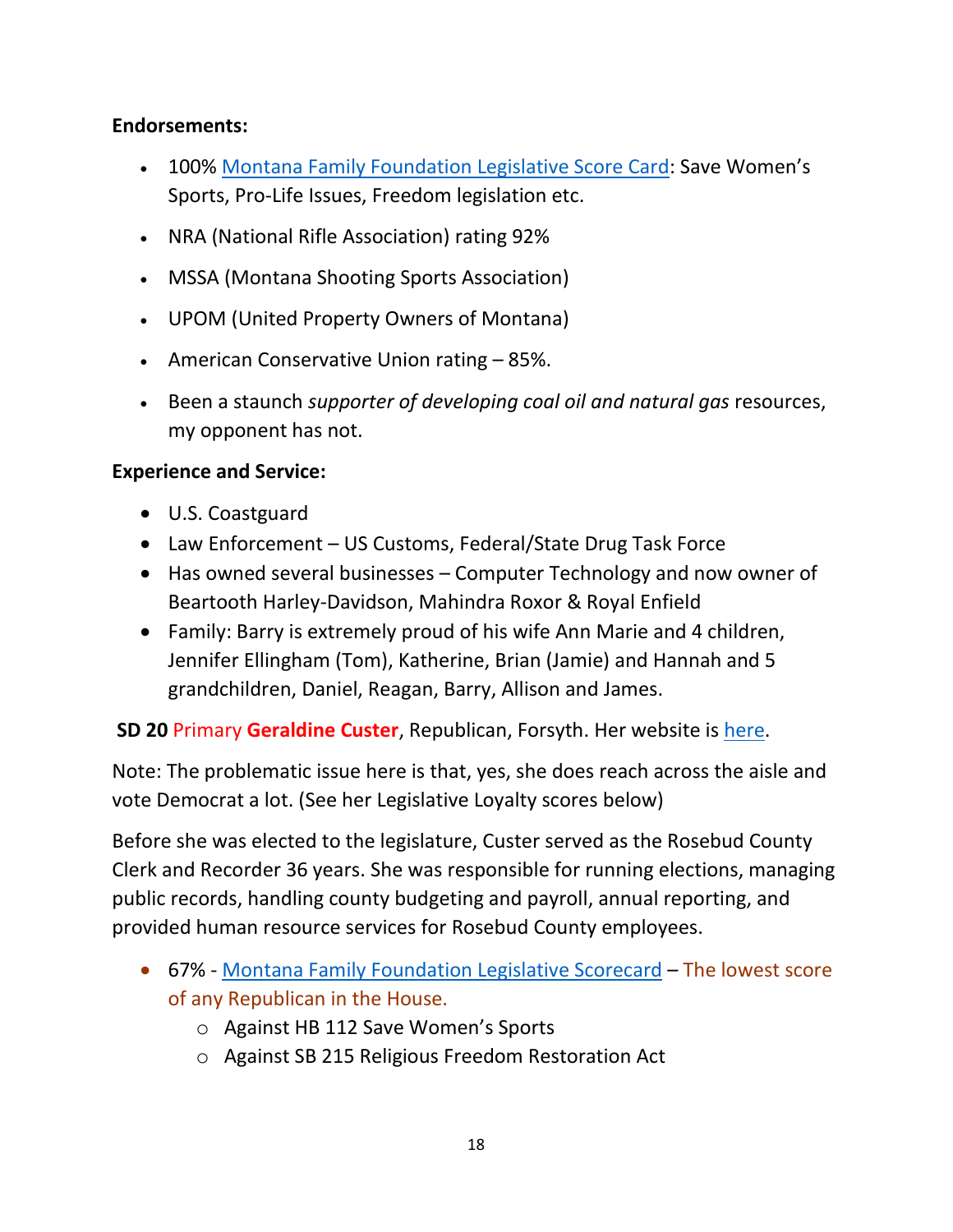- o Against Sex Designation on Birth Certificates (Reversing Bullock-era allowing change in sex on birth certificate without court order)
- o Against SB 99 Parental Permission for Sex Education.
- American Conservative Union rating 57%.
- NRA rating  $-17\%$
- Custer takes a common-sense approach to the issues facing the state. She's **not afraid to put politics aside and reach across the aisle** to benefit Montanans.
- Her [Legislative Loyalty score in the 2019](https://www.legislatorloyalty.com/sessions/8/groups/316) Session was 48, she ranked dead last amongst Republicans, letter grade F. If you hit on the name, it gives you the Bills she voted against. (Usher scored 92%, 19<sup>th</sup>, letter grade B.)
- Her [Legislative Loyalty Score in the 2021 Session](https://www.legislatorloyalty.com/sessions/11/groups/361) was 69%, she ranked 66<sup>th</sup>, next to last, letter grade F. (Usher scored 97%, 11<sup>th</sup>, letter grade A.)
- Geraldine Custer has served as the state representative for House District 39 since 2015
- Custer served on the 13-member Colstrip advisory group

### **Senate District 49 Missoula area**: Primary

**Brad Tschida**, Republican, Missoula his website is [here](https://www.tschidaformontana.com/)

## This will be one of the toughest races in Montana. SD 49 has been held by a radical, Lesbian activist for 8 years. Please consider making a contribution.

Brad is married to Leslee – they have five children and eight grandchildren. He is a life-long Montana, educated in Montana. It's not hard to find information on him and his beliefs. He has 12 years of educational experience as a teacher and administrator. He is also a former business owner and understands that business and not government creates strong communities that prosper economically.

**He has been endorsed by** the NRA, MSSA, and MTSFW. His memberships include NRA / MSSA / MT Fish and Game Association / St. Anthony Parish / Montana Sportsmen for Fish and Wildlife / Knights of Columbus

### **Up front on his webpage**, Brad says this: **I have proven my commitment to:**

• Protecting and Preserving the Rights and Freedoms of all Montanans.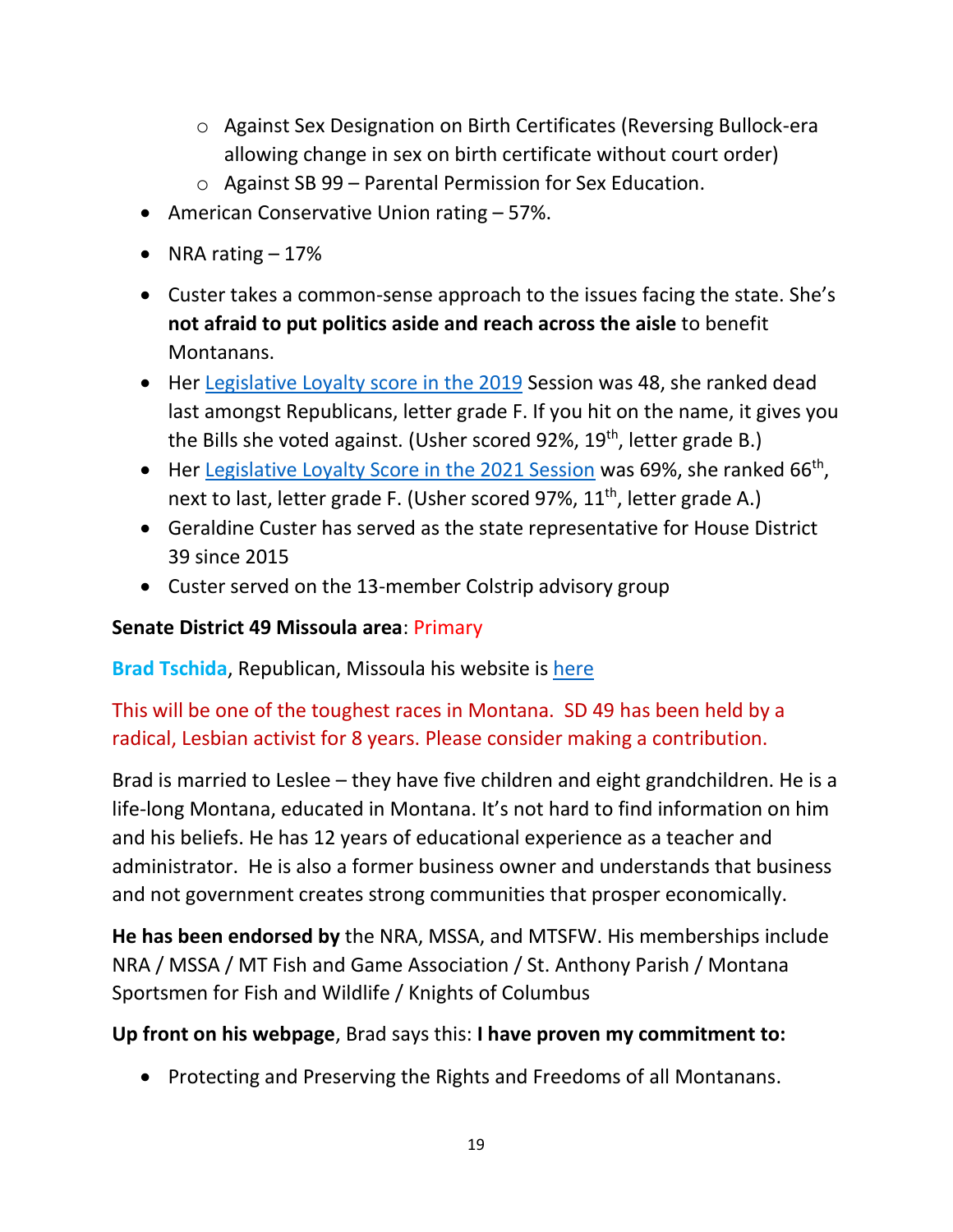- Providing Necessary Resources for Local and State Law Enforcement and Fire Protection.
- Promoting Job Creation Through Limited Taxation.
- Forever Protecting and Preserving Access to Montana's Public Lands.
- Fighting to Reduce Business, Income and Property Taxes.
- Encouraging Responsible Development of Montana's Plentiful Natural Resources.
- Returning Healthcare Options & Control to Montanans.
- Defending Personal Freedoms & 2nd Amendment rights
- Creating More Efficient State Governance

**Brad has served four terms in the Montana House** of Representatives. He is recognized as one of the conservative leaders that is rock solid. In my personal dealings with Brad, that related to Republican party issues, he demonstrated solid commitment to doing things ethically in state-wide issues and treating campaign workers justly. He is a committed Christian.

### **His Record:**

[Montana Family Foundation Legislative Score Card rating](The%20takeaway%20from%20this%20significant%20undertaking%20is%20that%20all%20voters%20in%20Missoula%20can%20be%20assured%20that%20the%20election%20office%20takes%20the%20democratic%20process%20of%20voting%20very%20seriously.%20They%20are%20a%20model%20for%20all%20democratic%20elections.%20If%20elections%20were%20organized%20and%20executed%20in%20the%20manner%20that%20I%20witnessed,%20every%20citizen%20in%20the%20U.S.%20could%20be%20assured%20that%20their%20vote%20was%20counted%20fairly.) – 100% (the previous woman in SD 49 held a Zero) This means that Brad voted For:

- The Born Alive Infant Protection act.
- Abortion Pill Protocols to protect women.
- Protecting Freedom of Association Speech on campuses.
- No abortion coverage in health care.
- Religion is Essential Act.
- Religious Freedom Restoration Act.
- Sex Designation on Birth Certificates not being easily changed.
- Parental Permission for Sex Education.
- (Further explanation of these bills is on the Family Foundation LINK)

## **Legislative Loyalty Score Card Score:** (A good indicator of conservative consistency)

[2019 Session](https://www.legislatorloyalty.com/sessions/8/groups/316) – 96% (Third highest Republican)

[2021 Session](https://www.legislatorloyalty.com/sessions/11/groups/361) – 97% (Ranked tenth)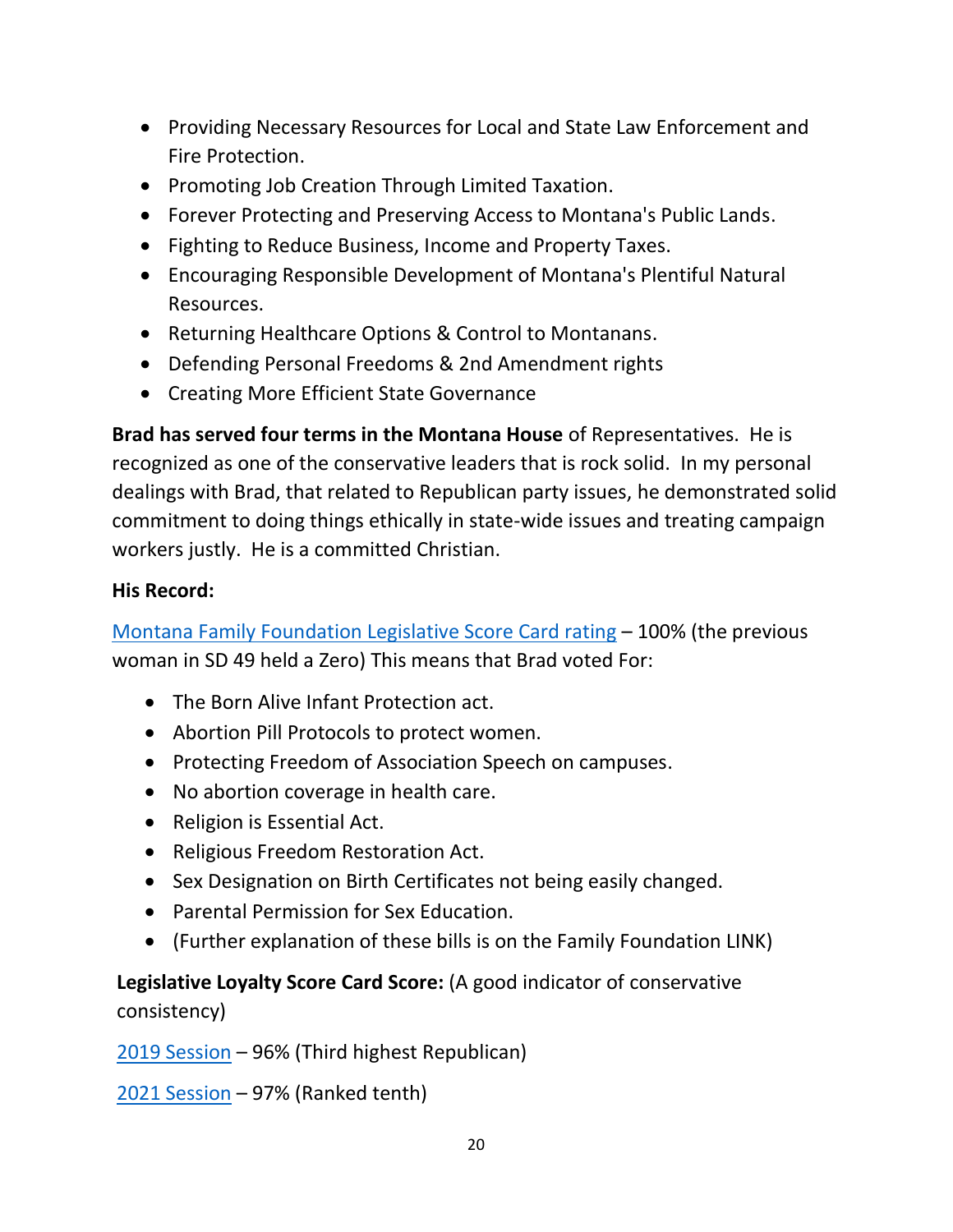You can find much, much more on his web site [here.](NRA%20/%20MSSA%20/%20MT%20Fish%20and%20Game%20Association%20/%20St.%20Anthony%20Parish%20/)

**Nancy Burgoyne**, Republican Missoula – I could not discover a website for Nancy except for a run for the House last election.

Nancy is listed as having three children and was married to Jared Dahle (recently deceased.)

She holds a PhD in Political Science and has taught for years on the East Coast, Seattle and now teaches at the UofM in Montana. She has lectured globally on elections and their impact in areas of conflict and post conflict.

She has put in little effort and appears as more of a "place holder" in this race. She has run as a Republican before but with little effort. **So, the question is, why is she running.** 

One of the few things I could find on her was a rant about Brad Tschida and others [crying wolf](https://missoulian.com/opinion/columnists/nancy-burgoyne-enough-of-the-man-who-cried-wolf/article_d9d6b392-d03b-5e87-86ef-dc1987df2f2f.html) about election fraud - claiming that their accusations were proven wrong and they wasted a lot of money. **She goes on to extol the virtues of the Missoula board of elections:** (Remember, she touts herself as an election expert) She says:

*"The takeaway from this significant undertaking is that all voters in Missoula can be assured that the election office takes the democratic process of voting very seriously. They are a model for all democratic elections. If elections were organized and executed in the manner that I witnessed, every citizen in the U.S. could be assured that their vote was counted fairly."*

**But hold the phone, Nancy's article was a lie.** In a Federalist article April, 18, 2022 **[Montana's 2020 Election Irregularities Are Still Unaddressed Despi](https://thefederalist.com/2022/04/18/montanas-2020-election-irregularities-are-still-unaddressed-despite-recounts-gone-wrong-erased-records-and-suddenly-surfacing-ballots/?utm_source=rss&utm_medium=rss&utm_campaign=montanas-2020-election-irregularities-are-still-unaddressed-despite-recounts-gone-wrong-erased-records-and-suddenly-surfacing-ballots&utm_term=2022-04-18)te [Recounts Gone Wrong, Erased Records, And Suddenly Surfacing Ballots](https://thefederalist.com/2022/04/18/montanas-2020-election-irregularities-are-still-unaddressed-despite-recounts-gone-wrong-erased-records-and-suddenly-surfacing-ballots/?utm_source=rss&utm_medium=rss&utm_campaign=montanas-2020-election-irregularities-are-still-unaddressed-despite-recounts-gone-wrong-erased-records-and-suddenly-surfacing-ballots&utm_term=2022-04-18)** we see a different story. The first recount Jan. 4, 2020 there were 4,592 fewer envelops than ballots. In a March 28<sup>th</sup> recount, the Missoula election board produced two more boxes of envelops and there were then only 71 fewer envelops. Why the difference? Meanwhile, the county prematurely erased the videos of the count that could have used to settle the discrepancy – breaking county rules and federal law in doing so. There were other issues but I will let you read the article. **Nancy**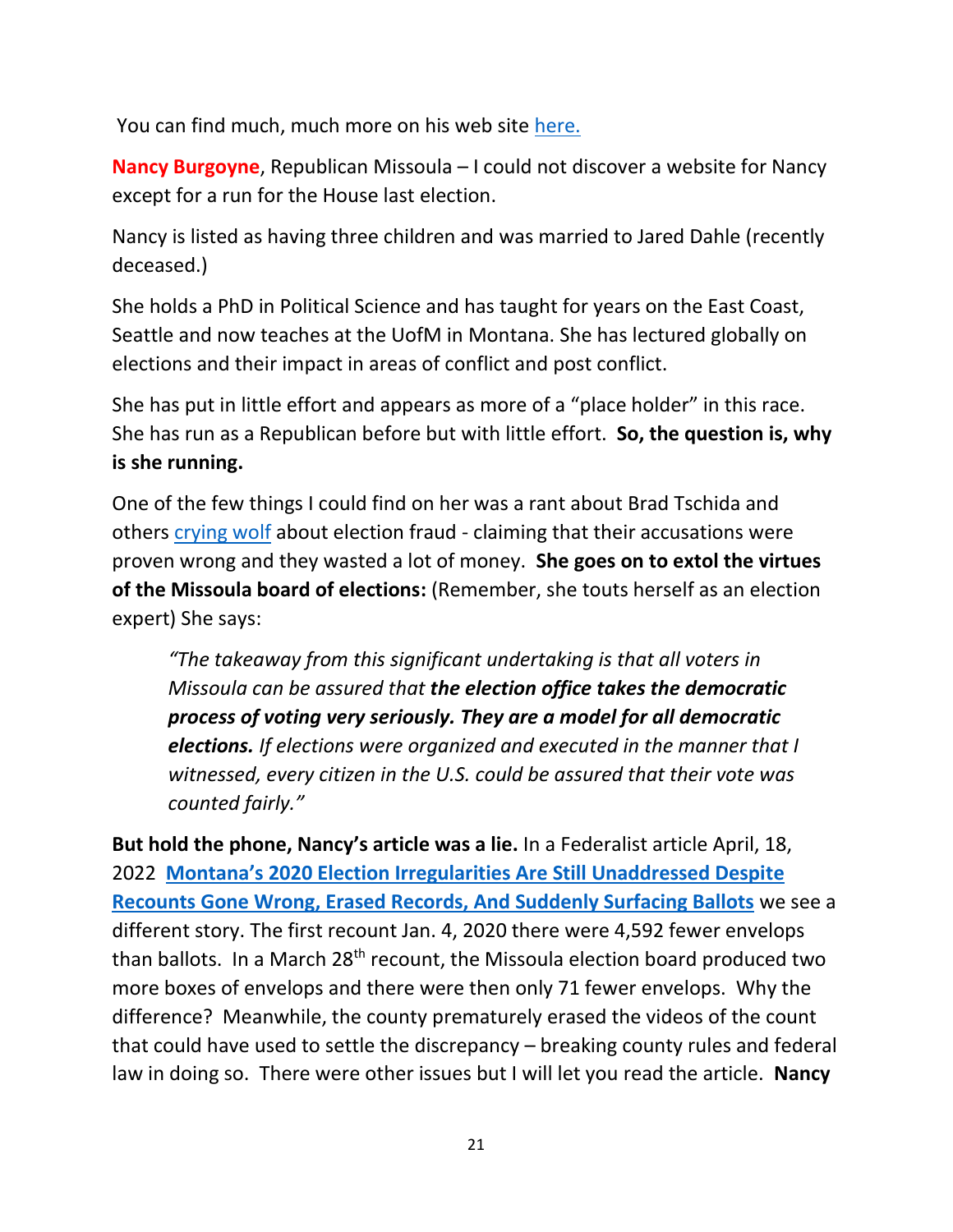**obviously new about this and conveniently left them out of her article about Brad**.

**I have another major problem with the Missoula election board**. When Matt Rosendale ran against John Tester for Senate, I did a lot of data mining on Missoula and Gallatin Counties. In short Tester would never have come close to Rosendale without these two counties. If the differences had been anything close to even those in other Democratic strongholds, Tester would not have been elected. **More important**, with any reasonable calculations, I could not come close to the **number of votes counted** in the Missoula County considering the **population**. Using extravagant assumptions in Tester's favor, on percent of people registered, percentage of people voting etc., I could not come close – even if every UofM student voted for Tester. There should have been some hard questions asked about the data. There also need to be close monitoring of students. Without question, the same-day registrations (that the last legislature outlawed and Judge Moses overturned) had significant impacts in all Montana campuses.

So, my conclusion is, Nancy, I may not have a PhD in Political Science but I am pretty good at basic math and have a strong background statistics.

**Bottom Line?** I smell a **Republican in name only** and would ask – again – why is she running.

**HD 52** — Primary **Sherry Essmann**, Republican Billings vs. Rodney Garcia. Her website is [here](https://www.sherryessmann.com/)

Let's keep this simple. Sherry Essmann and her husband Jeff have served Montana for years. They are solid conservatives and level headed people. Rodney Garcia has been in the legislature twice and is nothing short of problematic. Only one choice here.

#### **Her Goals for Montana**

- Build a robust, vibrant economy where everyone can learn the value and the virtues of self-reliance and a strong work ethic.
- Recognize and uphold the Constitutions of the United States and Montana and maintain our freedoms and liberties.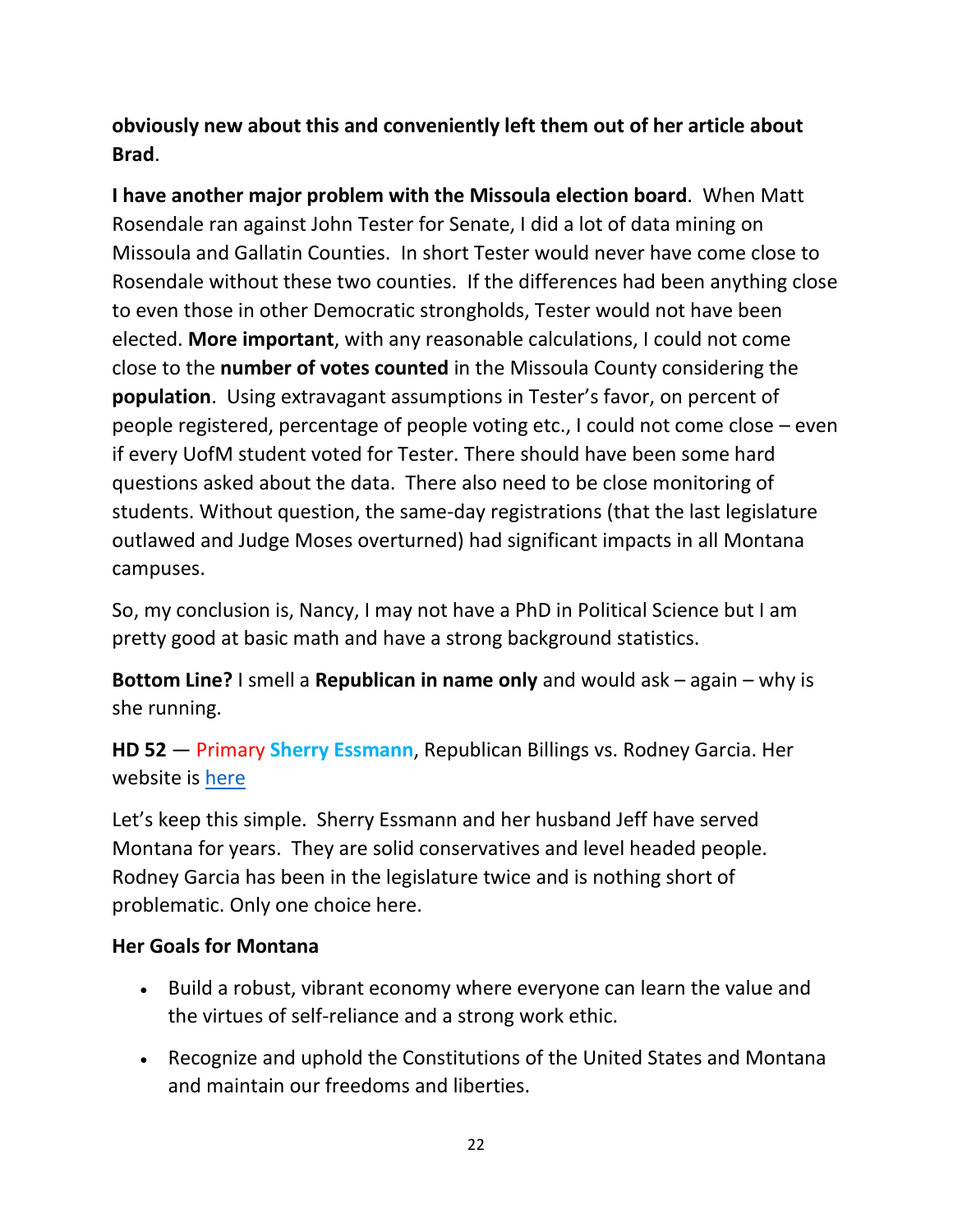- Provide safe and sound communities where the police are respected, supported, and praised for their good work
- Maintain a school system that respects the values of its students and their parents, and provides for educational choice.
- Accept personal responsibility and maintain our independence.

Republican, Billings; Rodney Garcia, Republican, Billings

[Legislative Loyalty Score](https://www.legislatorloyalty.com/sessions/11/groups/361) in the 2019 House of Representatives was 64%, he ranked 48<sup>th</sup>, and scored and F.

**HD 55** — Primary **Lee Deming**, Republican, Laurel – website is [here](https://leeformontana.com/?fbclid=IwAR2Or5PJYmVWmi2BonXm8XgtCsH-Kr2WkTp30IGF8kYx7SHew26vMEyguFw) vs. Curtis Schomer.

### **What Lee Deming Stands For:**

- Promoting a Healthy Economy and Creating More Jobs
- Defending Our 2nd Amendment Rights & Outdoor Heritage
- Protecting **ALL** Our Freedoms and Liberties
- Defending the Right to Life

Favorite quote *"The tree of liberty must, from time to time, be watered by the blood of patriots and tyrants."* (Thomas Jefferson.)

Lee is a very conservative retired teacher – teaching for 35 years. He taught High School Seniors Civics and Government from the perspective of the Founders. He holds a Master's degree in Education and Leadership form U.M. and a B.S. degree from Carroll Social Science Teacher Education.

**HD 68** Primary **Caleb Hinkle**, Republican Bozeman Website is [here](https://calebformontana.org/)

Is rated as a Conservative by [2022 IVotersGuide](https://ivoterguide.com/all-in-state/Montana/?ElecK=877) while Bruce Grubbs is rated as a Moderate.

Caleb served his state and country in the Montana Army National Guard as an 11C Indirect Fire Infantryman. He has also over the past 10 years fought for a more free and fiscally conservative Montana at the grassroots level. My votes this session shows I am a conservative. More info also [here.](https://ivoterguide.com/all-in-state/Montana/?ElecK=877)

### **Endorsements:**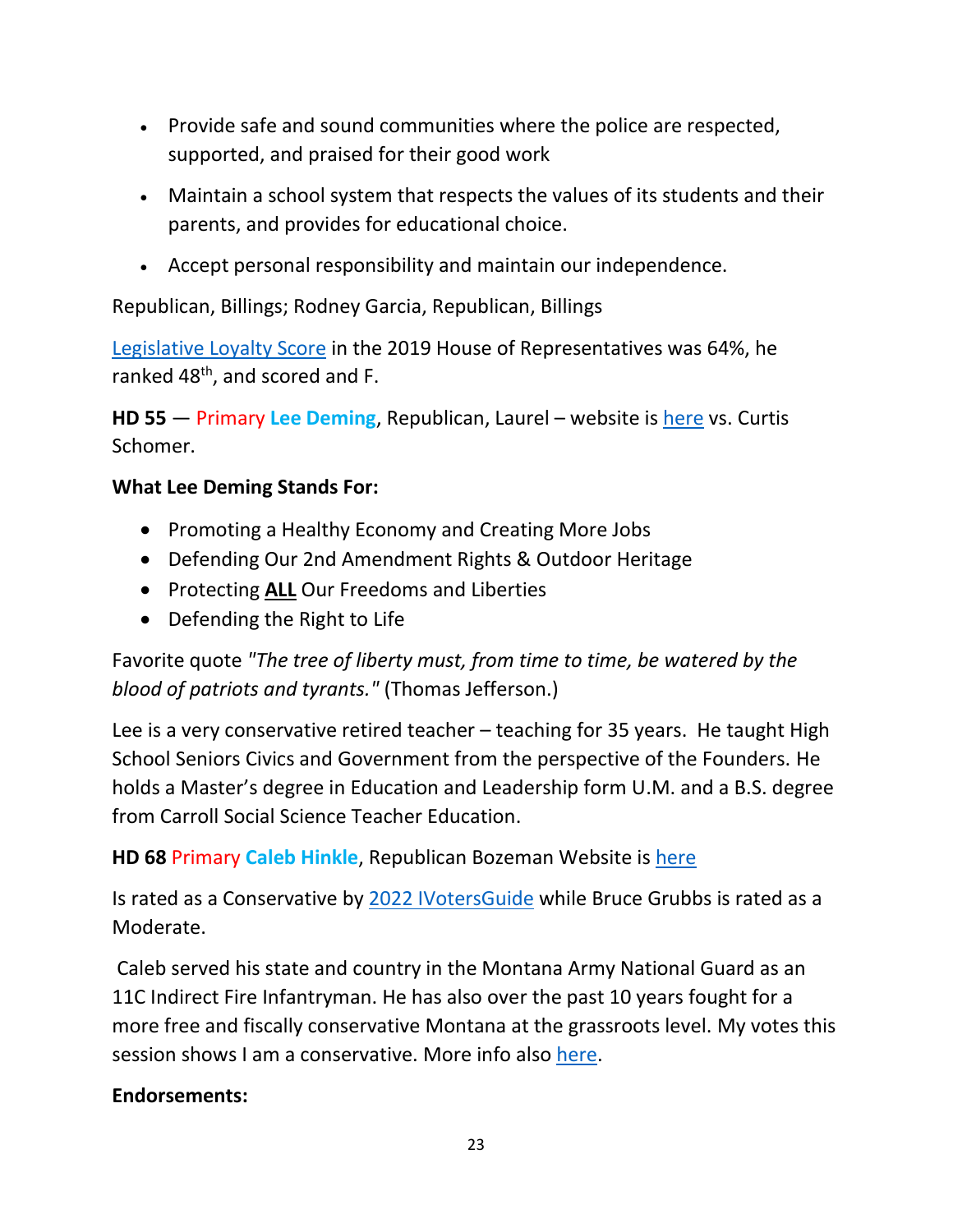- 100% [Montana Family Foundation Legislative](https://www.montanafamily.org/wp-content/uploads/2021/06/258262-Scorecard.pdf) score cared.
- He is Pro-Life and carried the Personhood Amendment, defining life as beginning at conception and giving the unborn full legal rights.
- "A" rating with the American Conservative Union.
- Montanans for Limited Government 100%.
- "A" rating from the NRA
- Single highest rated legislator with Americans for Prosperity
- Human Rights Network 6% (That's a good score for a conservative)

**My Opponent**: **Bruce Grubbs, Bozeman** – 2019 (Legislature) Rated Moderate.

#### **Voting Record**:

- Was the only Republican legislator who voted against the Born Alive Act (carried by Albert Olszewski in 2019) which banned the infanticide of children who survived an abortion attempt. Montana Family Foundation score in 2019 60%
- He also voted against every other Pro- Life legislation in 2019.
- American Conservative Union 35% in 2019
- Montana Human Rights Network 2019 58% (That is a bad score for a conservative)
- [Legislative loyalty 2019-](https://www.legislatorloyalty.com/sessions/8/loyalty) Other partisan bills voted with the Democrats 50% of the time, ranked  $57<sup>th</sup>$  worst, letter grade F. If you click on our names, you can see our votes, with bill numbers.

# **Montana Public Service Commission** Primary

Districts 1 & 5 Have Elections in 2022

## Find the PSC Map [here](https://psc.mt.gov/About-Us/Commissioners/)

**District 1** – **Randy Pinocci –** Incumbent, Republican, Conservative, Incumbent**. More info [here](https://psc.mt.gov/About-Us/Commissioners/)**

- Randy Pinocci was elected to serve on the Public Service Commission in 2018. District 1.
- While serving as a commissioner, Randy is committed to a marketbased approach to safe, reliable, and affordable utility infrastructure.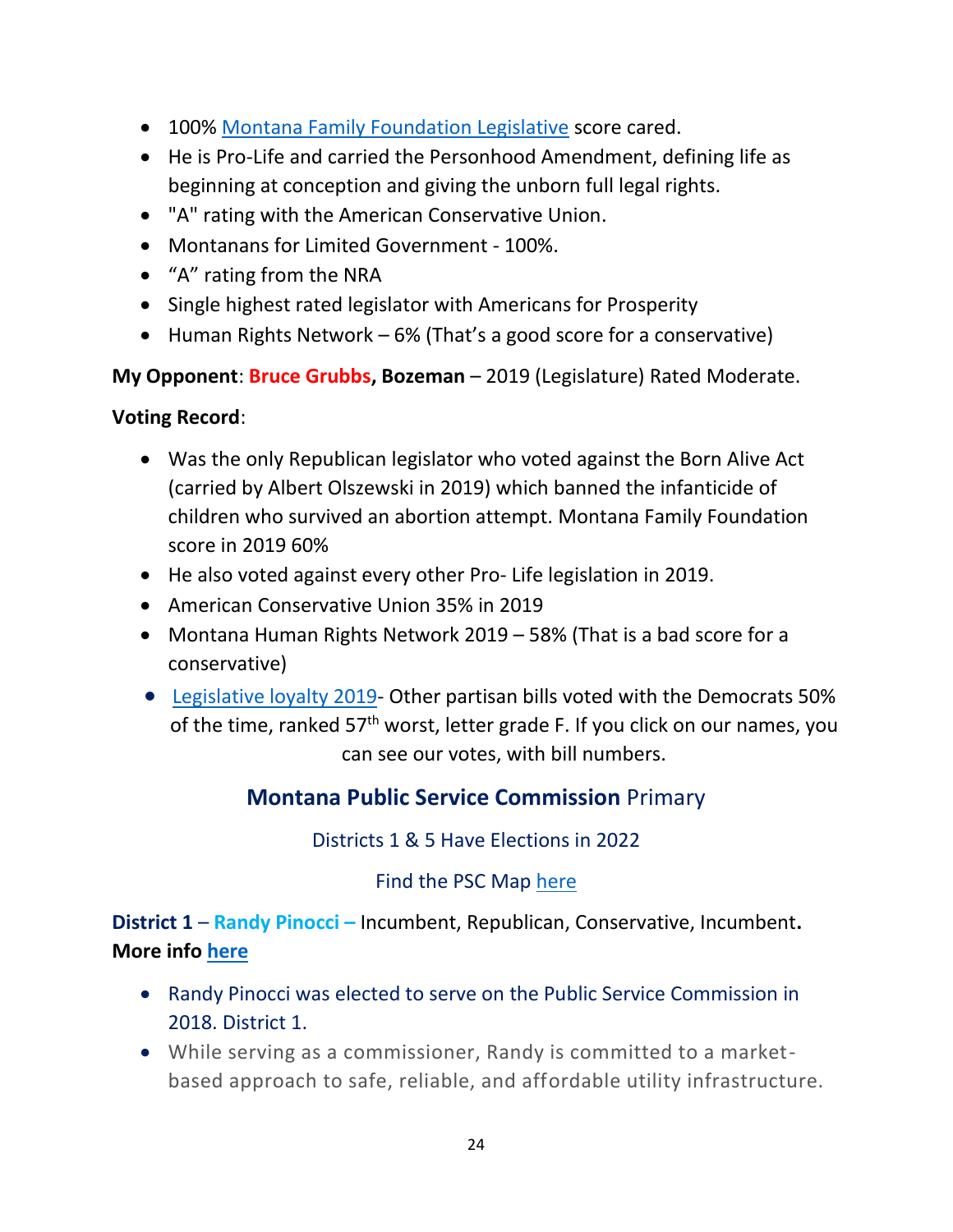- Pinocci was a small business owner in the printing business for over 32 years.
- He also has served as a statewide director for former United States Senator Conrad Burns,
- Chaired the Second Amendment Committee for the Republican Party
- Pinocci served in 2015 as a member of the Montana State House.
- Member of the Board of Directors for the Montana Shooting Sports Association (MSSA).

**District 5 – Derek Skees** – Republican, Kalispell Verified Conservative

Derek's experience on the **Energy Committee in the House** of Representatives will be a strong plus for him. He will be strongly for the people in this office.

- Montanans for Limited Government 100%
- Montana Conservative Union 89%
- Montana Family Foundation !00% very Pro-Live
- Strongly for Religious Liberty
- Derek is a person who will work hard to serve Montana and promote conservative values.

# **Recreational Marijuana in County Election – Selling our Souls for a Mess of Pottage?**

If you live in a county where recreational Marijuana is on the ballot **VOTE YES**. You may have received a hugely expensive ad from *Better For Montana* and is full of lies.

- First, **THE BIG LIE**, that recreational pot will benefit us financially. It will not, the mental health and other costs far out way any tax benefits. And, would you really sell your soul for a mess of pottage even if it was a tax benefit?
- Second, that *"their polling shows that residents are even more supportive." So have you been polled???*
- Third, in Yellowstone County 600 jobs would be lost. Let's do the math. There are about 70 pot shops selling this junk. Do you believe that they would lose 8 ½ employees? The TRUTH is, **we desperately need workers and, in many businesses, you won't be hired if you can't pass a drug test**.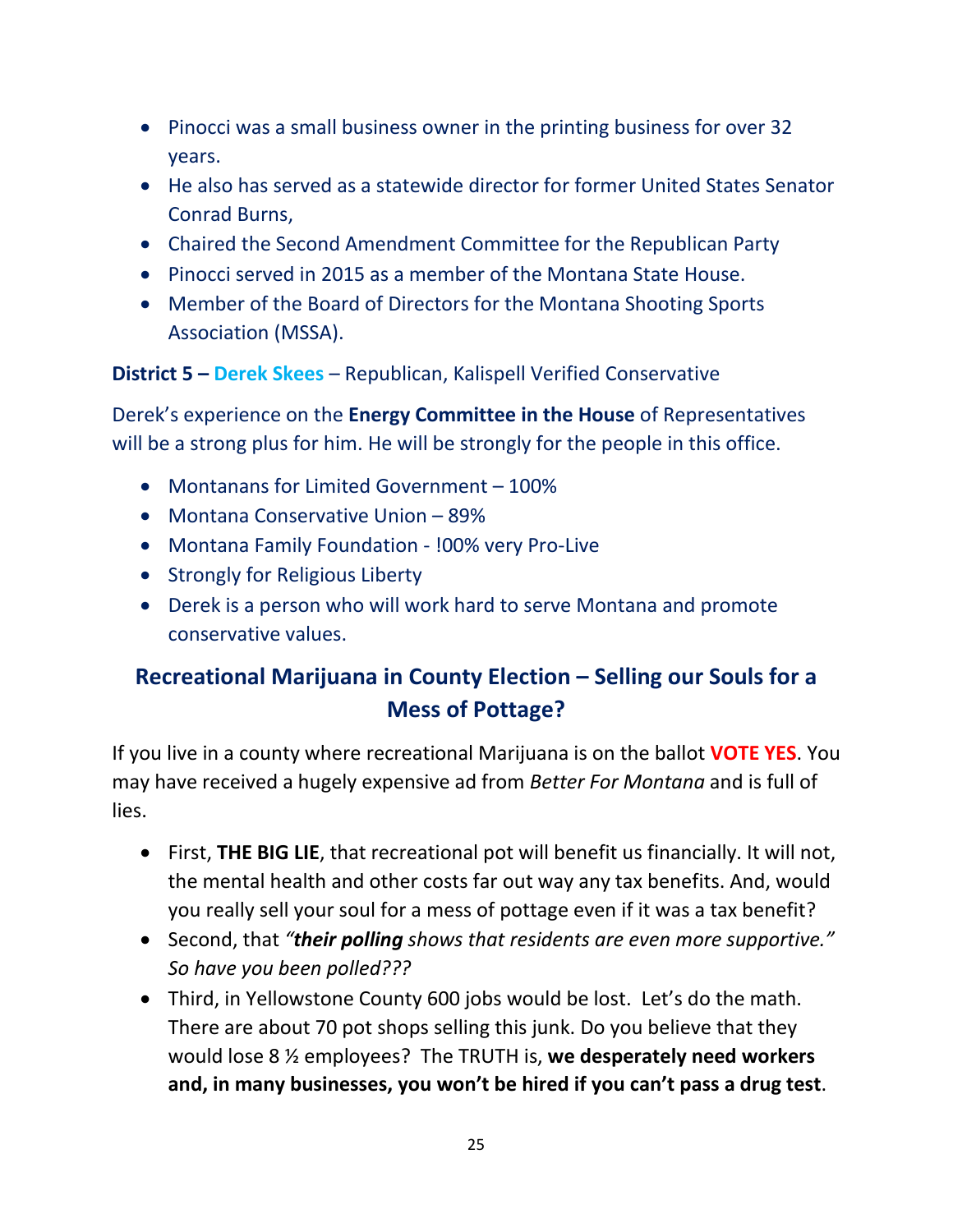**Marijuana is flat out evil!** It is very harmful and anyone that says otherwise is either to lazy to do research or promoting it for bad reasons. Hillsdale Colleges Imprimis from *2019 Marijuana, Mental Illness, and Violence* is good start. The authors wife, a doctor said to him about marijuana studies:

*You should read them. So I did. The big studies, the little ones, and all the rest. I read everything I could find. I talked to every psychiatrist and brain scientist who would talk to me. And I soon realized that in all my years as a journalist I had never seen a story where the gap between insider and outsider knowledge was so great, or the stakes so high.*

So should you before you vote No on this issue.

Can you own a gun and use? **NOTE on Fire arms:** It is illegal to own, carry, or possess fire arms or ammunition if you are using marijuana regardless of state law. **https://www.usconcealedcarry.com/resources/federal-ccw-law/personsfederally-prohibited-from-possessing-firearms/**

**Federal law prohibits medical marijuana users from possessing or buying firearms and ammunition — even if state law allows the drug's use. An individual can't have both licenses. Under federal law, any marijuana user is an unlawful user of a controlled substance. The 9th Circuit Court of Appeals has upheld this rule. Marijuana in any form is illegal under federal law. Users of marijuana are prohibited persons.** *Checking 'no' on question 11(e) on the Form 4473 would be a lie if you use marijuana, which is a federal offense.* **See this ATF letter on the topic.**

Vote Yes to Overturn the sales and growing of **recreational** marijuana in Yellowstone and other County's.

NOTE ONE: This does NOT affect sales of medical marijuana or the use of recreational marijuana in the county. It stops the sales of this gateway drug next door to you!

NOTE TWO: You CAN NOT buy a fire arm legally, if you are taking any kind of marijuana.

**In the June election**, Yellowstone County will again have an opportunity to ban the sale and growing of recreational marijuana. Other counties will have similar opportunities depending upon past votes and the actions or their County Commissioners.